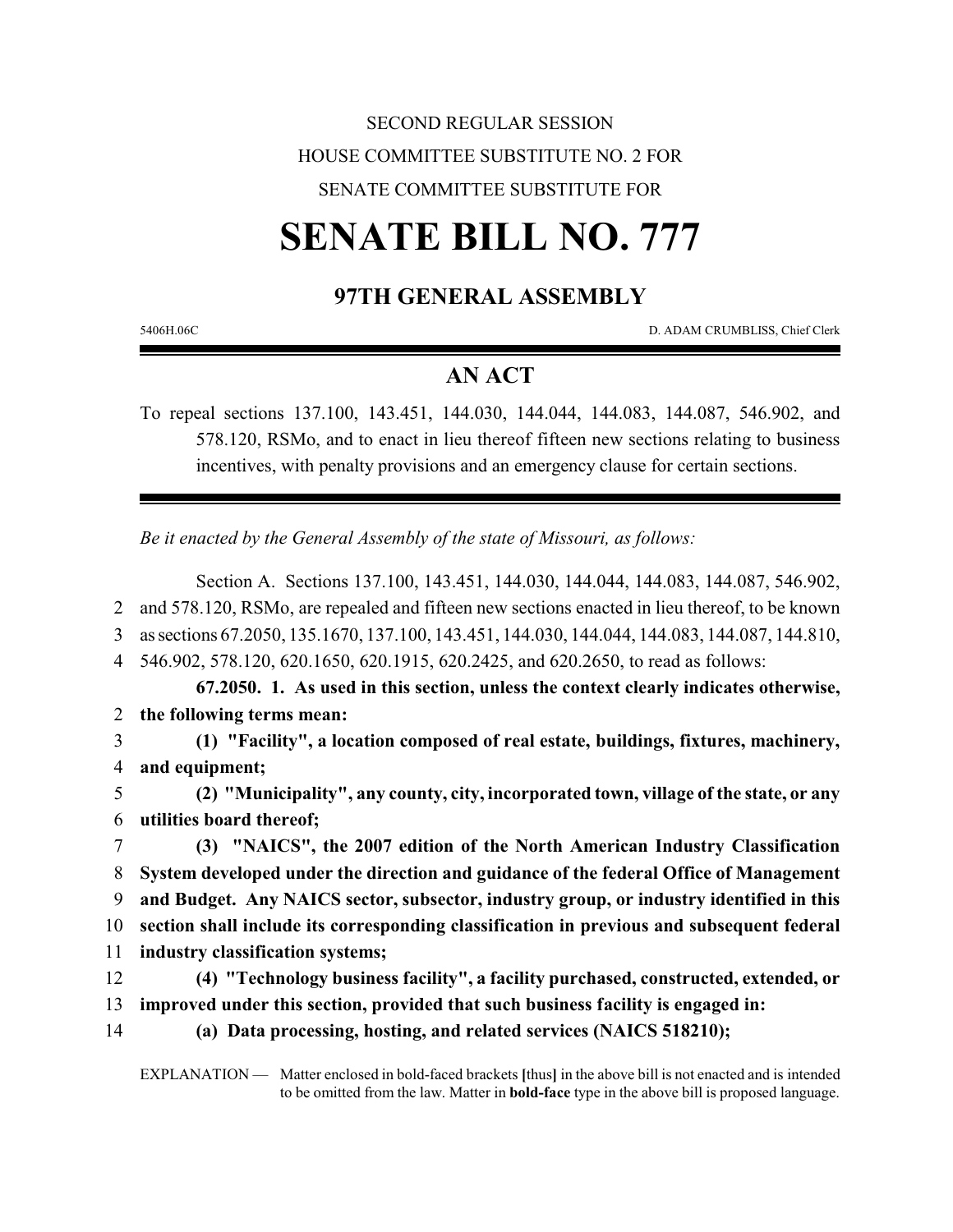$HCS \sharp 2 \; SCS \; SB \; 777$  2

 **(b) Internet publishing and broadcasting and web search portals (NAICS 519130) at the business facility; or**

 **(c) The transmission of voice, data, text, sound, and video using wired telecommunication networks (NAICS 517110);**

 **(5) "Technology business facility project" or "project", the purchase, sale, lease, construction, extension, and improvement of technology business facilities, whether of the facility as a whole or of any one or more of the facility's components of real estate, buildings, fixtures, machinery, and equipment.**

**2. The governing body of any municipality may:**

 **(1) Carry out technology businessfacility projects for economic development under this section;**

 **(2) Accept grants from the federal and state governments for technology business facility project purposes, and may enter into such agreements as are not contrary to the laws of this state and which may be required as a condition of grants by the federal government or its agencies; and**

 **(3) Receive gifts and donations from private sources to be used for technology business facility project purposes.**

 **3. The governing body of the municipality may enter into loan agreements, sell, lease, or mortgage to private persons, partnerships, or corporations any one or more of the components of a facility received, purchased, constructed, or extended by the municipality for development of a technology business facility project. The loan agreement, installment sale agreement, lease, or other such document shall contain such other terms as are agreed upon between the municipality and the obligor, provided that such terms shall be consistent with this section. When, in the judgment of the governing body of the municipality, the technology business facility project will result in economic benefits to the municipality, the governing body may lawfully enter into an agreement that includes nominal monetary consideration to the municipality in exchange for the use of one or more components of the facility.**

 **4. Transactions involving the lease or rental of any components of a project under this section shall be specifically exempted from the provisions of local sales tax law as defined in sections 32.085, 238.235, 144.010 to 144.525, and 144.600 to 144.761 and from the computation of the tax levied, assessed, or payable under local sales tax law as defined in sections 32.085, 144.010 to 144.525, 144.600 to 144.745, and 238.235.**

 **5. Leasehold interests granted and held under this section shall not be subject to property taxes.**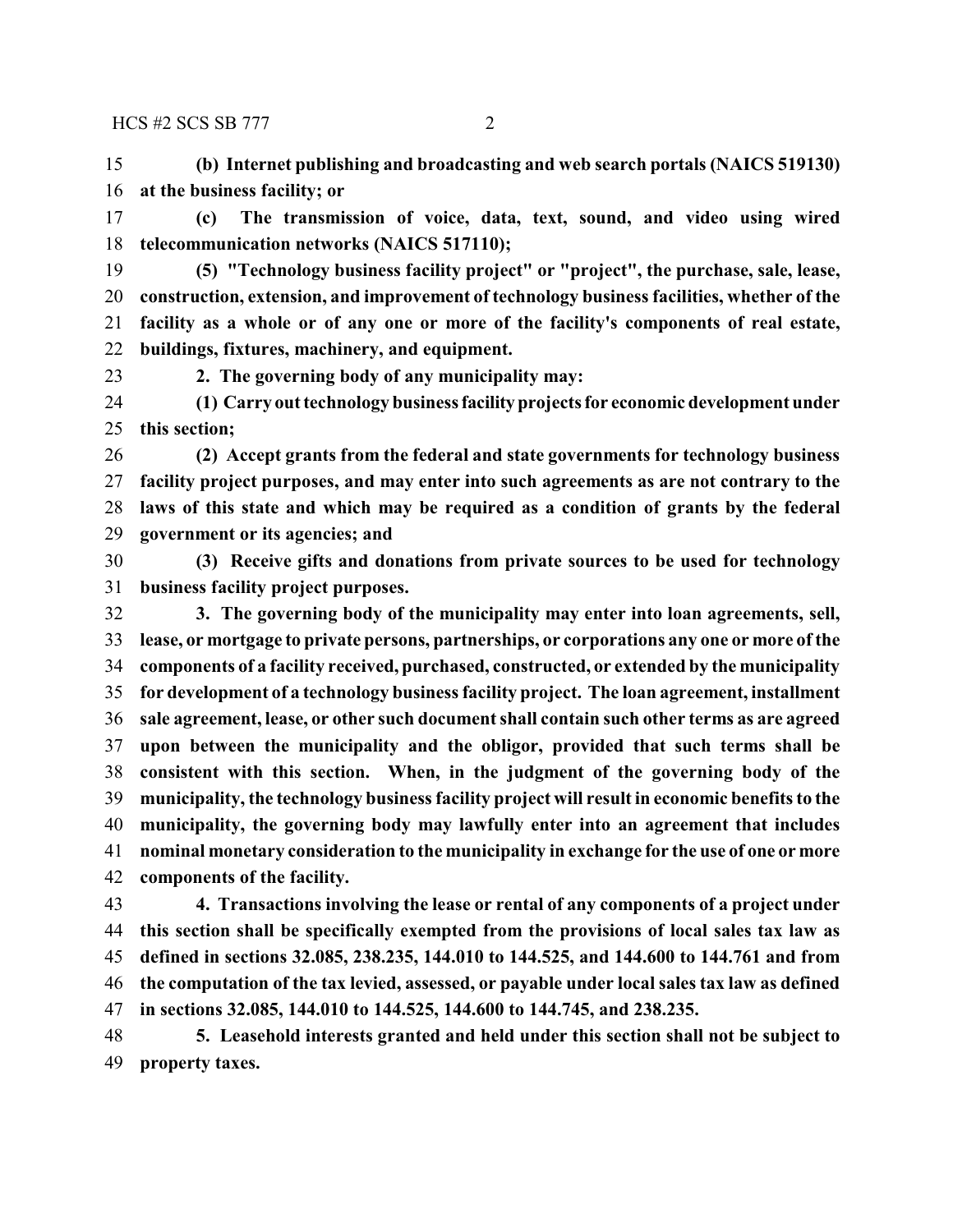**6. Any payments in lieu of taxes expected to be made by any lessee of the project shall be applied in accordance with this section. The lesseemay reimburse the municipality for its actual costs of administering the plan. All amounts paid in excess of such actual costs shall, immediately upon receipt thereof, be disbursed by the municipality's treasurer or other financial officer to each affected taxing entity in proportion to the current ad valorem tax levy of each affected taxing entity.**

 **7. The county assessor shall include the current assessed value of all property within the affected taxing entities in the aggregate valuation of assessed property entered upon the assessor's book and verified under section 137.245, and such value shall be used for the purpose of the debt limitation on local government under article VI, section 26(b), Constitution of Missouri.**

 **8. The governing body of any municipality may sell or otherwise dispose of the property, buildings, or plants acquired under this section to private persons or corporations for technology business facility project purposes upon approval by the governing body. The terms and method of the sale or other disposal shall be established by the governing body so as to reasonably protect the economic well-being of the municipality and to promote the development of technology business facility projects. A private person or corporation that initially transfers property to the municipality for the purposes of a technology business facility project and does not charge a purchase price to the municipality shall retain the right, upon request to the municipality, to have the municipality retransfer the donated property to the person or corporation at no cost.**

 **9. The provisions of this section shall not be construed to allow political subdivisions to provide telecommunications services or telecommunications facilities to the extent that they are prohibited from doing so by section 392.410.**

**135.1670. 1. As used in this section, the following terms mean:**

 **(1) "Kansas border county", Douglas, Johnson, Miami, or Wyandotte County in Kansas;**

 **(2) "Missouri border county", any county with a charter form of government and with more than six hundred thousand but fewer than seven hundred thousand inhabitants, any county of the first classification with more than eighty-three thousand but fewer than ninety-two thousand inhabitants and with a city ofthe fourth classification with more than four thousand five hundred but fewer than five thousand inhabitants as the county seat, any county of the first classification with more than two hundred thousand but fewer than two hundred sixty thousand inhabitants, or any county of the first classification with more than ninety-two thousand but fewer than one hundred one thousand inhabitants in Missouri.**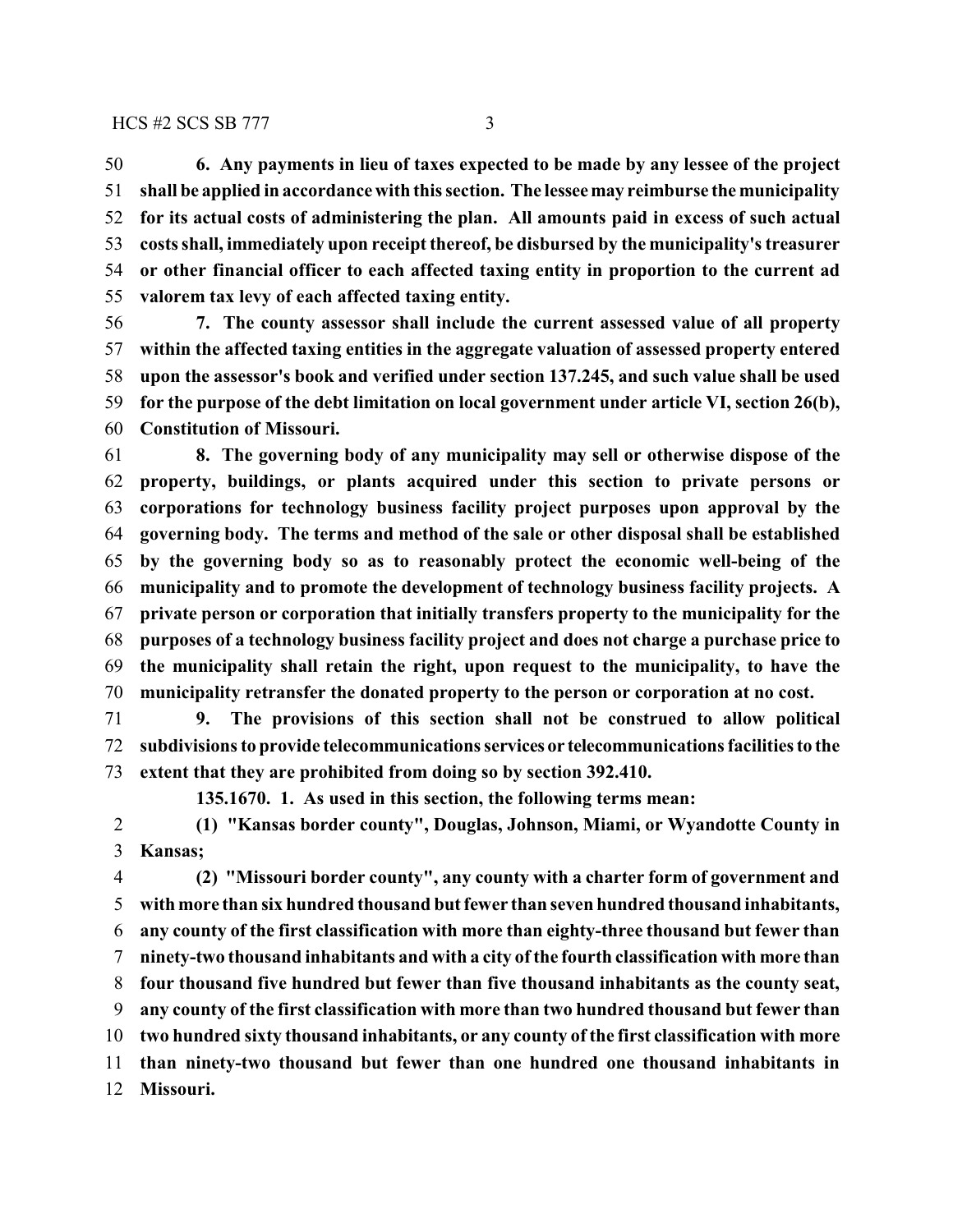**2. If any job that qualifies for a tax credit under sections 100.700 to 100.850 or under sections 135.100 to 135.258, for funding under section 620.1023, or for a tax credit or retention of state withholding taxes under sections 620.2000 to 620.2020, relocates to a Missouri border county from a Kansas border county, no tax credits shall be issued, funding provided, or retention of withholding taxes authorized for such job under such sections.**

 **3. If the director of the Missouri department of economic development determines that the state of Kansas has enacted legislation or the governor of Kansas issued an executive order or similar action which prohibits the Kansas Department of Commerce or any other Kansas executive department from providing economic incentives for jobs that are relocated from a Missouri border county to a Kansas border county, then the director shall execute and deliver to the governor, the speaker of the house of representatives, and the president pro tempore ofthe senate a written certification ofsuch determination. Upon the execution and delivery of such written certification and the parties receiving such certification providing a unanimous written affirmation, the provisions of subsection 2 of this section shall be effective unless otherwise provided in this section. The provisions of subsection 2 of this section shall not apply to incentives reserved on behalf of and awarded to Missouri employers prior to the provisions of subsection 2 of this section taking effect. 4. If the director of the Missouri department of economic development determines that the Kansas Department of Commerce or any other Kansas executive department is providing economic incentives for jobs that relocate from a Missouri border county to a Kansas border county, then the director shall execute and deliver to the governor, the speaker of the house of representatives, and the president pro tempore of the senate a written certification of such determination. Upon the execution and delivery of such written certification and the parties receiving such certification providing a unanimous written affirmation, the provisions ofsubsection 2 of this section shall not be effective until such time as the director determines that the Kansas Department of Commerce, or any other Kansas executive department is not providing economic incentives for jobs that relocate from a Missouri border county to a Kansas border county, and the director has executed and delivered to the governor, the speaker of the house of representative, and the president pro tempore of the senate a written certification of such determination and the parties receiving such certification provide an unanimous written affirmation.**

 **5. The director of the Missouri department of economic development shall notify the revisor of statutes of all changes in whether subsection 2 of this section is effective.**

 **6. The provisions of this section shall expire August 28, 2016, unless at such time the provisions of subsection 2 of this section are in effect. If the provisions of this section**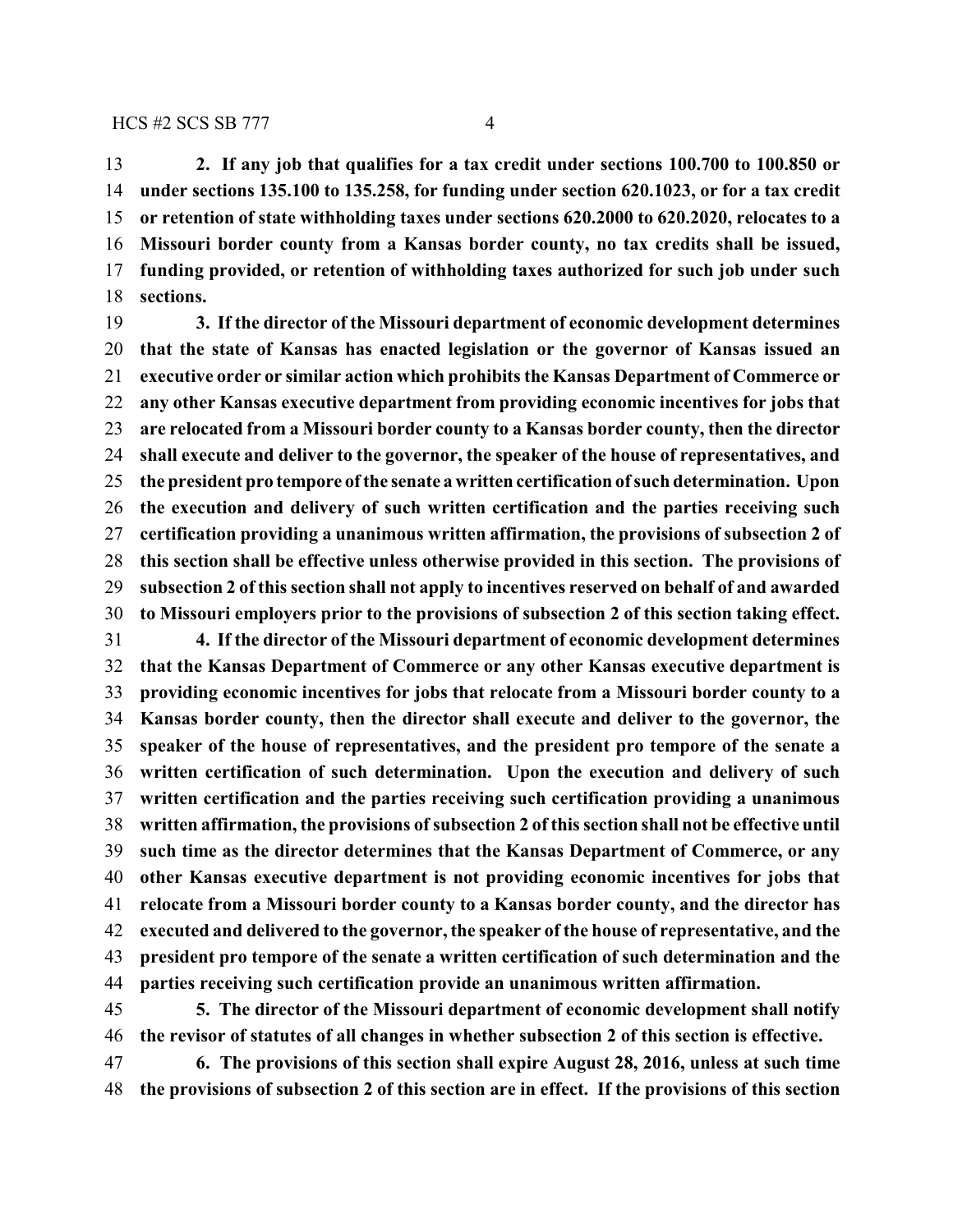## **do not expire on August 28, 2016, the provisions of this section shall expire on August 28, 2020.**

137.100. The following subjects are exempt from taxation for state, county or local purposes:

(1) Lands and other property belonging to this state;

 (2) Lands and other property belonging to any city, county or other political subdivision in this state, including market houses, town halls and other public structures, with their furniture and equipments, and on public squares and lots kept open for health, use or ornament;

(3) Nonprofit cemeteries;

 (4) The real estate and tangible personal property which is used exclusively for agricultural or horticultural societies organized in this state, including not-for-profit agribusiness associations;

 (5) All property, real and personal, actually and regularly used exclusively for religious worship, for schools and colleges, or for purposes purely charitable and not held for private or corporate profit, except that the exemption herein granted does not include real property not actually used or occupied for the purpose of the organization but held or used as investment even though the income or rentals received therefrom is used wholly for religious, educational or charitable purposes**. For purposes of this section, property used for charitable purposes includes residential facilities for the aged which are owned by an organization that is exempt from taxation under section 501(c)(3) of the Internal Revenue Code of 1986, as amended, and which are operated consistent with the criteria for tax exemption set forth in Internal Revenue Service Revenue Ruling 72-124**;

 (6) Household goods, furniture, wearing apparel and articles of personal use and adornment, as defined by the state tax commission, owned and used by a person in his home or dwelling place;

 (7) Motor vehicles leased for a period of at least one year to this state or to any city, county, or political subdivision or to any religious, educational, or charitable organization which has obtained an exemption from the payment of federal income taxes, provided the motor vehicles are used exclusively for religious, educational, or charitable purposes;

 (8) Real or personal property leased or otherwise transferred by an interstate compact agency created pursuant to sections 70.370 to 70.430 or sections 238.010 to 238.100 to another for which or whom such property is not exempt when immediately after the lease or transfer, the interstate compact agency enters into a leaseback or other agreement that directly or indirectly gives such interstate compact agency a right to use, control, and possess the property; provided, however, that in the event of a conveyance of such property, the interstate compact agencymust retain an option to purchase the property at a future date or, within the limitations period for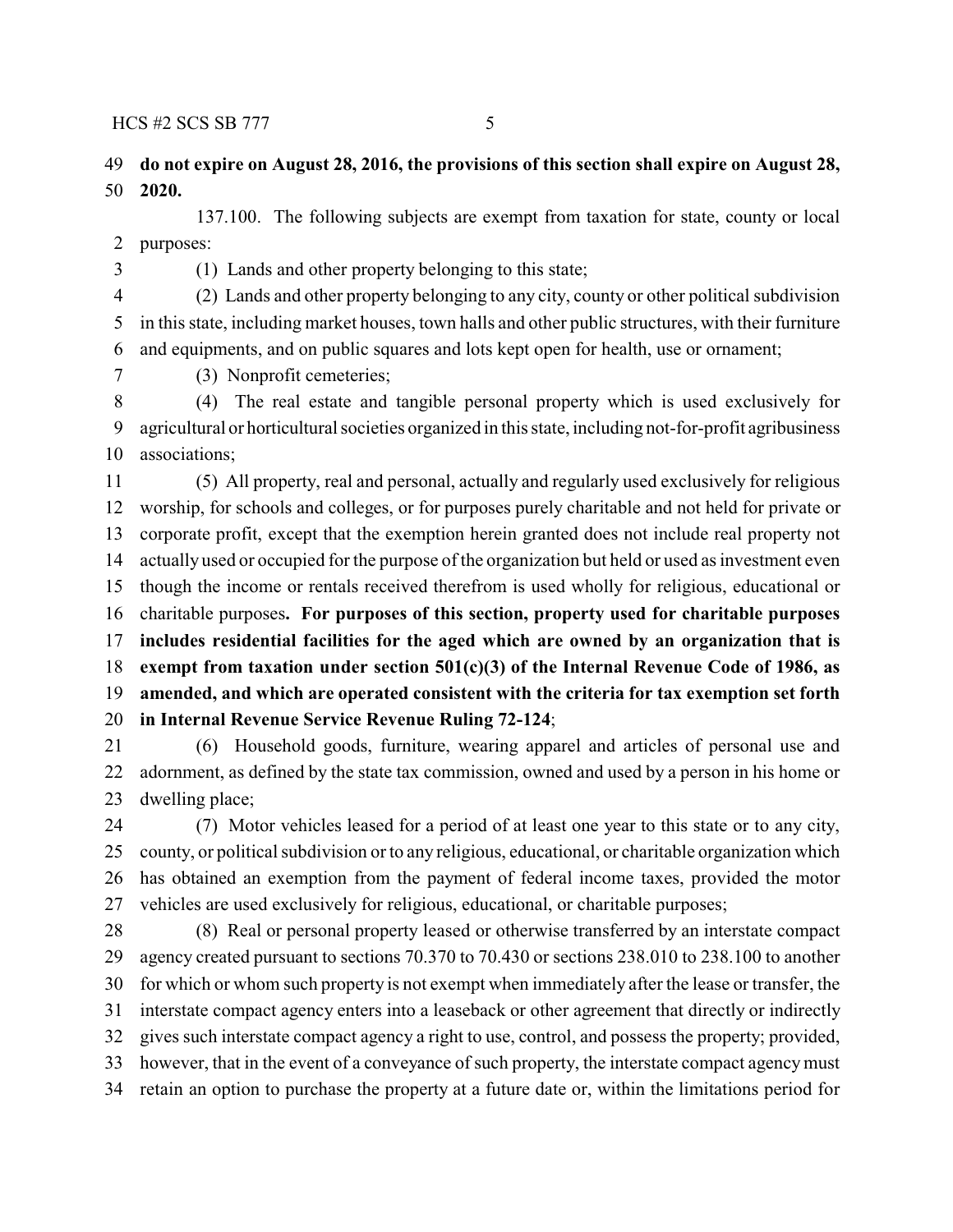reverters, the propertymust revert back to the interstate compact agency. Propertywill no longer

be exempt under this subdivision in the event of a conveyance as of the date, if any, when:

 (a) The right of the interstate compact agency to use, control, and possess the property is terminated;

 (b) The interstate compact agency no longer has an option to purchase or otherwise acquire the property; and

 (c) There are no provisions for reverter of the property within the limitation period for reverters;

 (9) All property, real and personal, belonging to veterans' organizations. As used in this section, "veterans' organization"means anyorganization of veterans with a congressional charter, 45 that is incorporated in this state, and that is exempt from taxation under section  $501(c)(19)$  of the Internal Revenue Code of 1986, as amended;

(10) Solar energy systems not held for resale.

143.451. 1. Missouri taxable income of a corporation shall include all income derived from sources within this state.

 2. A corporation described in subdivision (1) of subsection 1 of section 143.441 shall include in its Missouri taxable income all income from sources within this state, including that from the transaction of business in this state and that from the transaction of business partly done in this state and partly done in another state or states. However:

 (1) Where income results from a transaction partially in this state and partially in another state or states, and income and deductions of the portion in the state cannot be segregated, then such portions of income and deductions shall be allocated in this state and the other state or states as will distribute to this state a portion based upon the portion of the transaction in this state and the portion in such other state or states.

 (2) The taxpayer may elect to compute the portion of income from all sources in this state in the following manner, or the manner set forth in subdivision (3) of this subsection:

 (a) The income from all sources shall be determined as provided, excluding therefrom the figures for the operation of any bridge connecting this state with another state.

 (b) The amount of sales which are transactions wholly in this state shall be added to one- half of the amount of sales which are transactions partly within this state and partly without this state, and the amount thus obtained shall be divided by the total sales or in cases where sales do not express the volume of business, the amount of business transacted wholly in this state shall be added to one-half of the amount of business transacted partly in this state and partly outside this state and the amount thus obtained shall be divided by the total amount of business transacted, and the net income shall be multiplied by the fraction thus obtained, to determine the proportion of income to be used to arrive at the amount of Missouri taxable income. The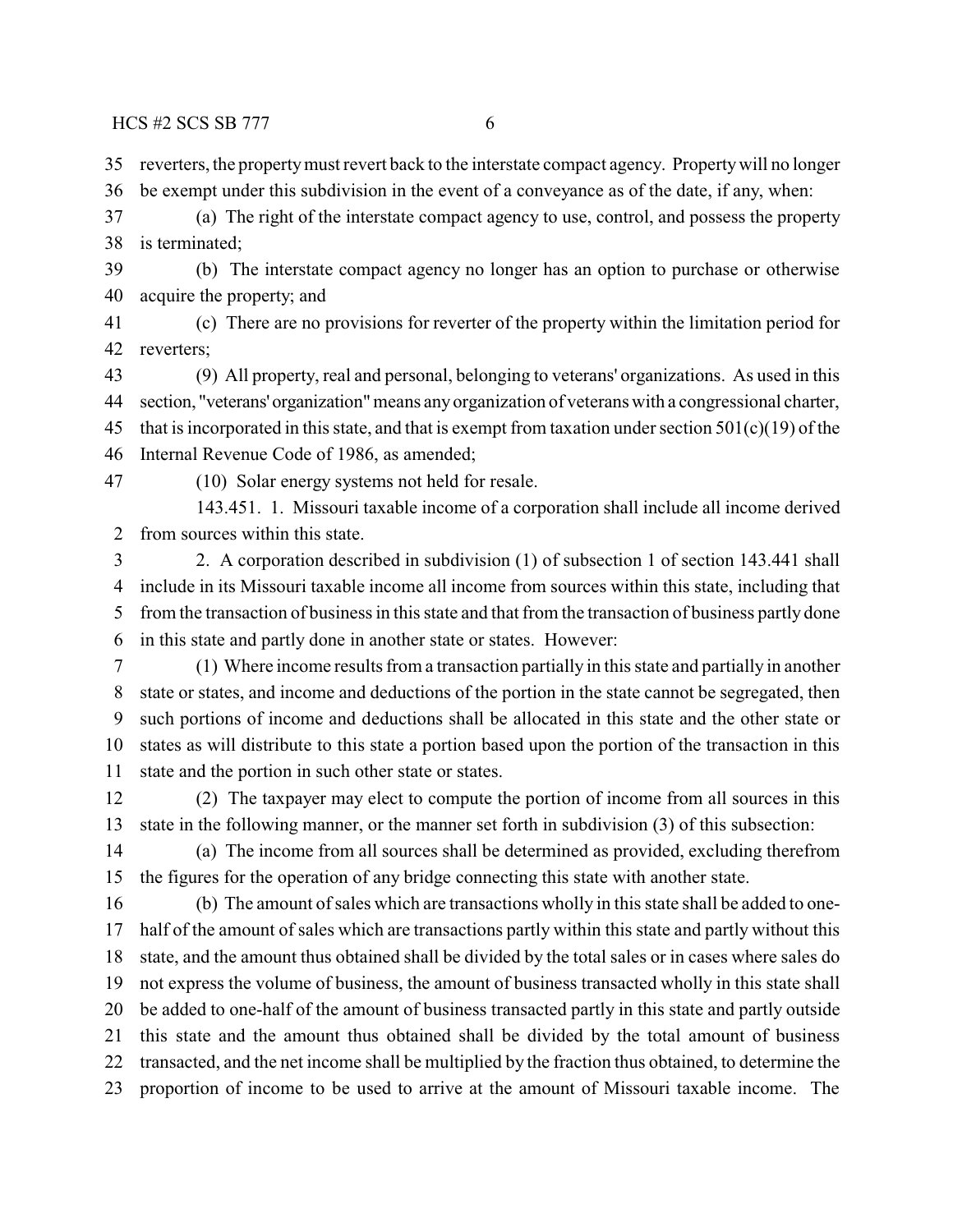$HCS \sharp 2 \; SCS \; SB \; 777$  7

investment or reinvestment of its own funds, or sale of any such investment or reinvestment,

 shall not be considered as sales or other business transacted for the determination of said fraction.

 (c) For the purposes of this subdivision, a transaction involving the sale of tangible property is:

 a. "Wholly in this state" if both the seller's shipping point and the purchaser's destination point are in this state;

 b. "Partly within this state and partly without this state" if the seller's shipping point is in this state and the purchaser's destination point is outside this state, or the seller's shipping point is outside this state and the purchaser's destination point is in this state;

 c. Not "wholly in this state" or not "partly within this state and partly without this state" only if both the seller's shipping point and the purchaser's destination point are outside this state.

(d) For purposes of this subdivision:

 a. The purchaser's destination point shall be determined without regard to the FOB point or other conditions of the sale; and

 b. The seller's shipping point is determined without regard to the location of the seller's principle office or place of business.

 (3) The taxpayer may elect to compute the portion of income from all sources in this state in the following manner:

 (a) The income from all sources shall be determined as provided, excluding therefrom the figures for the operation of any bridge connecting this state with another state;

 (b) The amount of sales which are transactions in this state shall be divided by the total sales, and the net income shall be multiplied by the fraction thus obtained, to determine the proportion of income to be used to arrive at the amount of Missouri taxable income. The investment or reinvestment of its own funds, or sale of any such investment or reinvestment, shall not be considered as sales or other business transacted for the determination of said fraction;

 (c) For the purposes of this subdivision, a transaction involving the sale of tangible property is:

 a. "In this state" if the purchaser's destination point is in this state; b. Not "in this state" if the purchaser's destination point is outside this state;

- (d) For purposes of this subdivision, the purchaser's destination pointshall be determined without regard to the FOB point or other conditions of the sale and shall not be in this state if the purchaser received the tangible personal property from the seller in this state for delivery to the
- purchaser's location outside this state**;**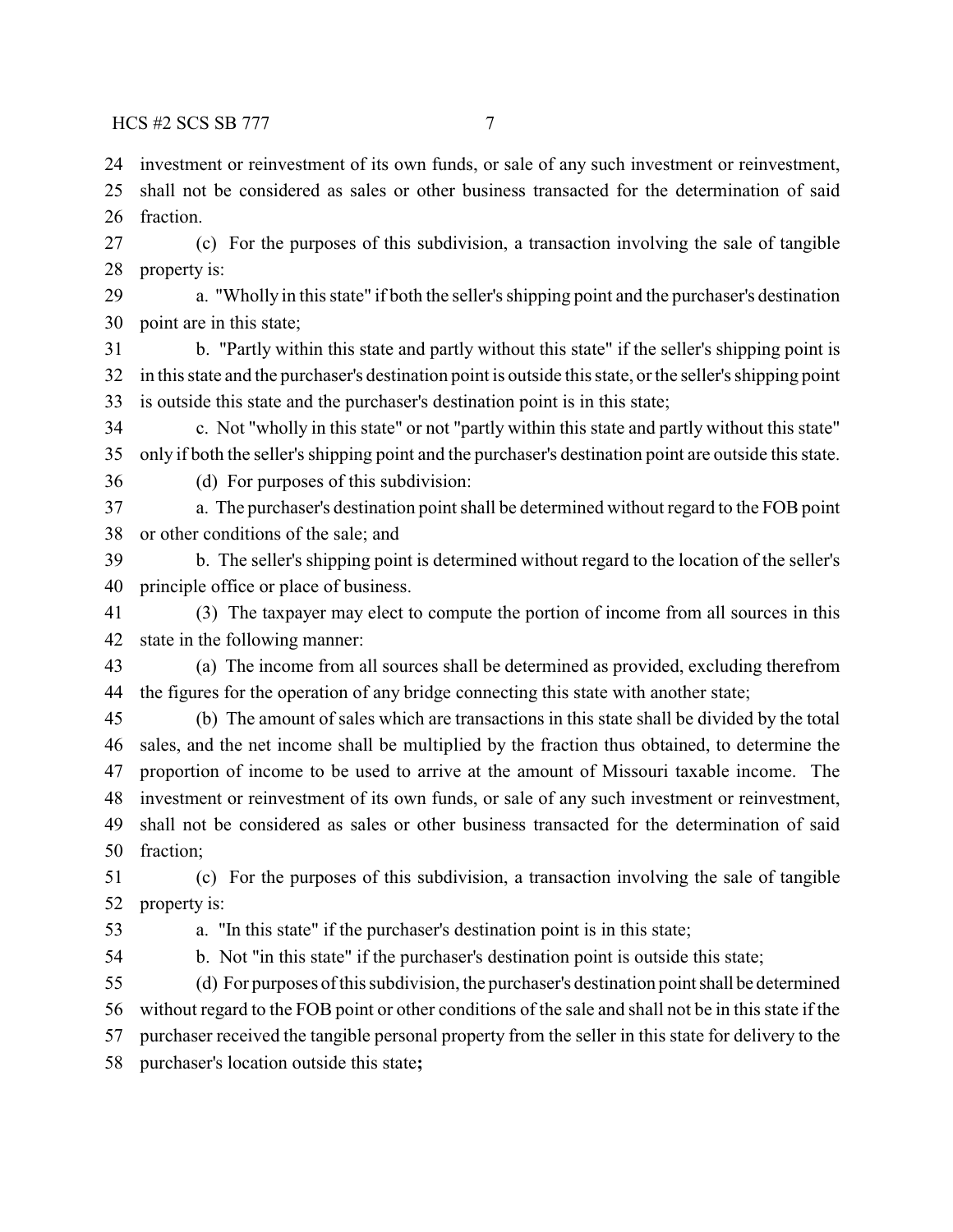$HCS \sharp 2 \; SCS \; SB \; 777$  8

 **(e) For the purposes of this subdivision, a transaction involving the sale other than the sale of tangible property is "in this state" if the taxpayer's market for the sales is in this state. The taxpayer's market for sales is in this state:**

 **a. In the case of sale, rental, lease, or license of real property, if and to the extent the property is located in this state;**

 **b. In the case of rental, lease, or license of tangible personal property, if and to the extent the property is located in this state;**

 **c. In the case of sale of a service, if and to the extent the benefit of the service is delivered to a purchaser location in this state; and**

**d. In the case of intangible property:**

 **(i) That is rented, leased, or licensed, if and to the extent the property is used in this state by the rentee, lessee, or licensee, provided that intangible property utilized in marketing a good or service to a consumer is "used in this state" if that good or service is purchased by a consumer who is in this state. Franchise fees or royalties received for the rent, lease, license, or use of a trade name, trademark, service mark, or franchise system or provides a right to conduct business activity in a specific geographic area are "used in this state" to the extent the franchise location is in this state; and**

 **(ii) That is sold, if and to the extent the property is used in this state, provided that: i. A contract right, government license, or similar intangible property that authorizes the holder to conduct a business activity in a specific geographic area is "used in this state" if the geographic area includes all or part of this state;**

 **ii. Receipts from intangible property sales that are contingent on the productivity, use, or disposition of the intangible property shall be treated as receipts from the rental, lease, or licensing of such intangible property under item (i) of this subparagraph; and** 

 **iii. All other receipts from a sale of intangible property shall be excluded from the numerator and denominator of the sales factor;**

 **(f) If the state or states of assignment under paragraph (e) of this subdivision cannot be determined, the state or states of assignment shall be reasonably approximated;**

 **(g) If the state of assignment cannot be determined under paragraph (e) of this subdivisionor reasonably approximated under paragraph (f) ofthis subdivision, such sales shall be excluded from the denominator of the sales factor;**

 **(h) The director may prescribe such rules and regulations as necessary or appropriate to carry out the purposes of this section**.

 (4) For purposes of this subsection, the following words shall, unless the context otherwise requires, have the following meaning: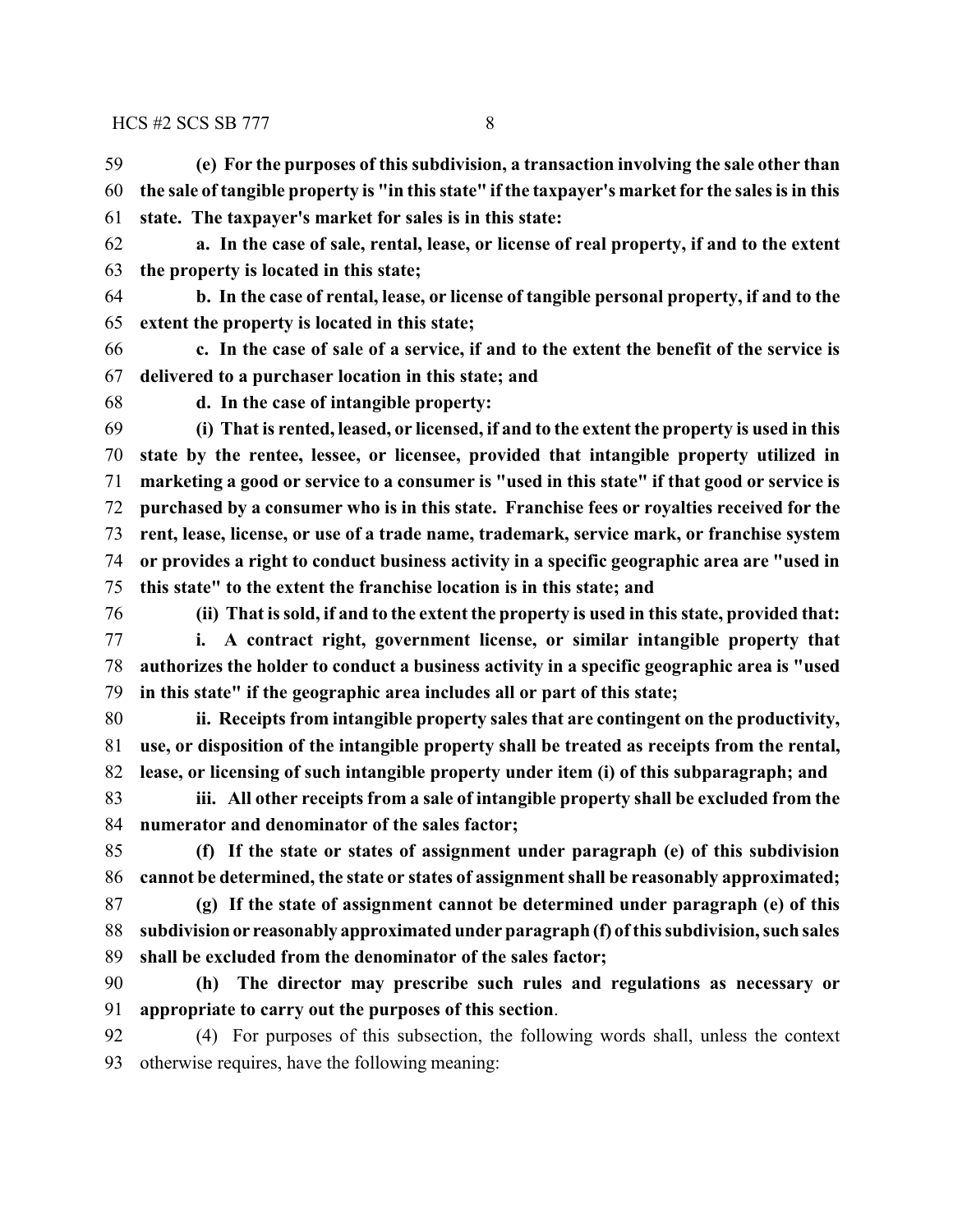(a) "Administration services" include, but are not limited to, clerical, fund or shareholder accounting, participant record keeping, transfer agency, bookkeeping, data processing, custodial, internal auditing, legal and tax services performed for an investment company;

97 (b) "Affiliate", the meaning as set forth in 15 U.S.C. Section  $80a-2(a)(3)(C)$ , as may be amended from time to time;

 (c) "Distribution services" include, but are not limited to, the services of advertising, servicing, marketing, underwriting or selling shares of an investment company, but, in the case of advertising, servicing or marketing shares, only where such service is performed by a person who is, or in the case of a closed end company, was, either engaged in the services of underwriting or selling investment company shares or affiliated with a person that is engaged in the service of underwriting or selling investment company shares. In the case of an open end company, such service of underwriting or selling shares must be performed pursuant to a contract entered into pursuant to 15 U.S.C. Section 80a-15(b), as from time to time amended;

 (d) "Investment company", anyperson registered under the federal Investment Company Act of 1940, as amended from time to time, (the act) or a company which would be required to register as an investment company under the act except that such person is exempt to such registration pursuant to Section 80a-3(c)(1) of the act;

 (e) "Investment funds service corporation" includes any corporation or S corporation doing business in the state which derives more than fifty percent of its gross income in the ordinarycourse of business from the provision directly or indirectly of management, distribution or administration services to or on behalf of an investment company or from trustees, sponsors and participants of employee benefit plans which have accounts in an investment company. An investment funds service corporation shall include any corporation or S corporation providing management services as an investment advisory firm registered under Section 203 of the Investment Advisors Act of 1940, as amended from time to time, regardless of the percentage of gross revenues consisting of fees from management services provided to or on behalf of an investment company;

 (f) "Management services" include but are not limited to, the rendering of investment advice directly or indirectly to an investment company making determinations as to when sales and purchases of securities are to be made on behalf of the investment company, or the selling or purchasing of securities constituting assets of an investment company, and related activities, but only where such activity or activities are performed:

 a. Pursuant to a contract with the investment company entered into pursuant to 15 U.S.C. Section 80a-15(a), as from time to time amended;

b. For a person that has entered into such contract with the investment company; or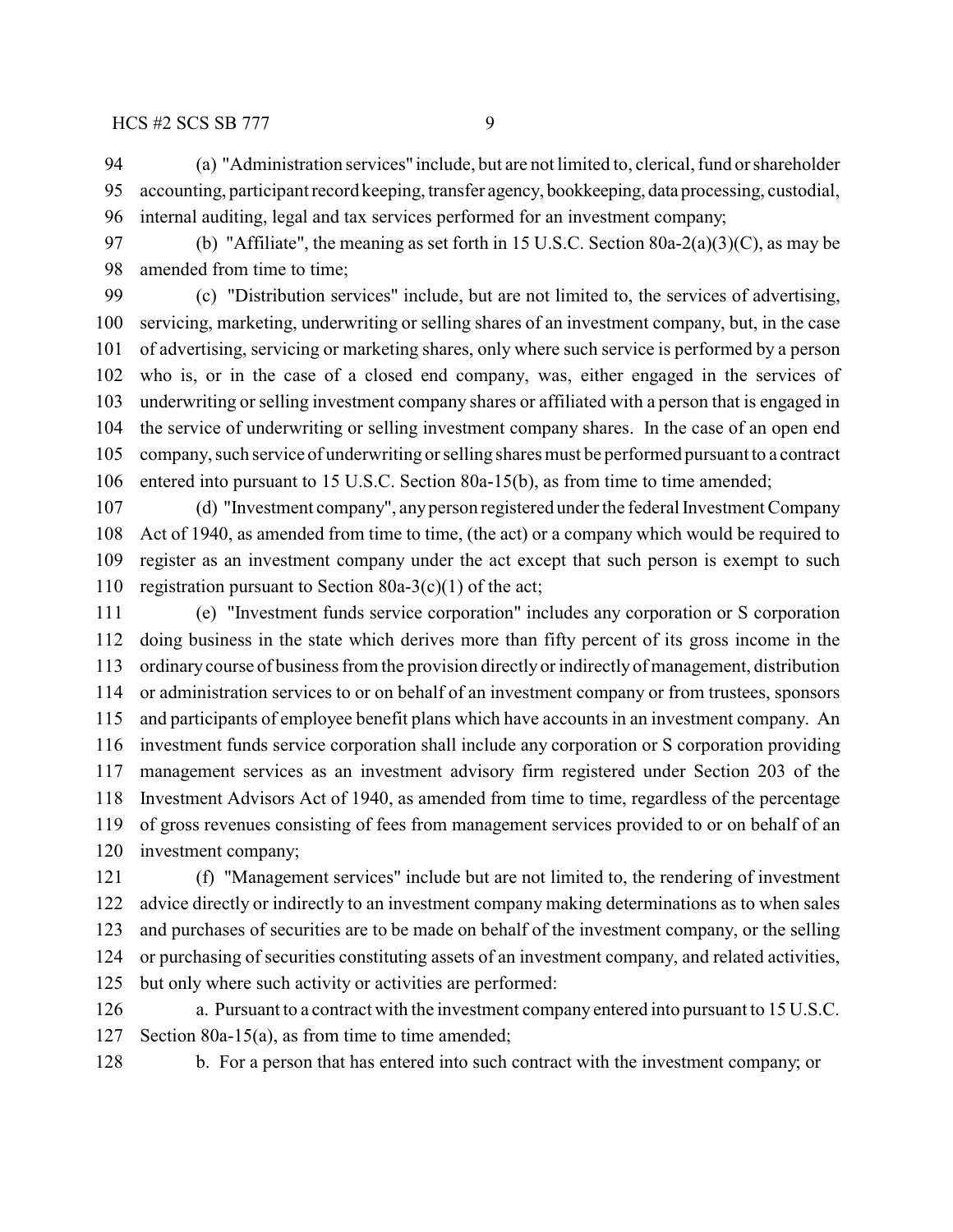$HCS \sharp 2 \; SCS \; SB \; 777$  10

 c. For a person that is affiliated with a person that has entered into such contract with an investment company;

 (g) "Qualifying sales", gross income derived from the provision directly or indirectly of management, distribution or administration services to or on behalf of an investment company or from trustees, sponsors and participants of employee benefit plans which have accounts in an investment company. For purposes of this section, "gross income" is defined as that amount of income earned from qualifying sources without deduction of expenses related to the generation of such income;

 (h) "Residence", presumptively the fund shareholder's mailing address on the records of the investment company. If, however, the investment company or the investment funds service corporation has actual knowledge that the fund shareholder's primaryresidence or principal place of business is different than the fund shareholder's mailing address such presumption shall not control. To the extent an investment funds service corporation does not have access to the records of the investment company, the investment funds service corporation may employ reasonable methods to determine the investment company fund shareholder's residence.

 (5) Notwithstanding other provisions of law to the contrary, qualifying sales of an investment funds service corporation, or S corporation, shall be considered wholly in this state only to the extent that the fund shareholders of the investment companies, to which the investment funds service corporation, or S corporation, provide services, are residenced in this state. Wholly in this state qualifying sales of an investment funds service corporation, or S corporation, shall be determined as follows:

 (a) By multiplying the investment funds service corporation's total dollar amount of qualifying sales from services provided to each investment companyby a fraction, the numerator of which shall be the average of the number of shares owned by the investment company's fund shareholders residenced in this state at the beginning of and at the end of the investment company's taxable year that ends with or within the investment funds service corporation's taxable year, and the denominator of which shall be the average of the number of shares owned by the investment company's fund shareholders everywhere at the beginning of and at the end of the investment company's taxable year that ends with or within the investment funds service corporation's taxable year;

 (b) A separate computation shall be made to determine the wholly in this state qualifying sales from each investment company. The qualifying sales for each investment company shall be multiplied by the respective percentage of each fund, as calculated pursuant to paragraph (a) of this subdivision. The product of this equation shall result in the wholly in this state qualifying sales. The qualifying sales for each investment company which are not wholly in this state will be considered wholly without this state;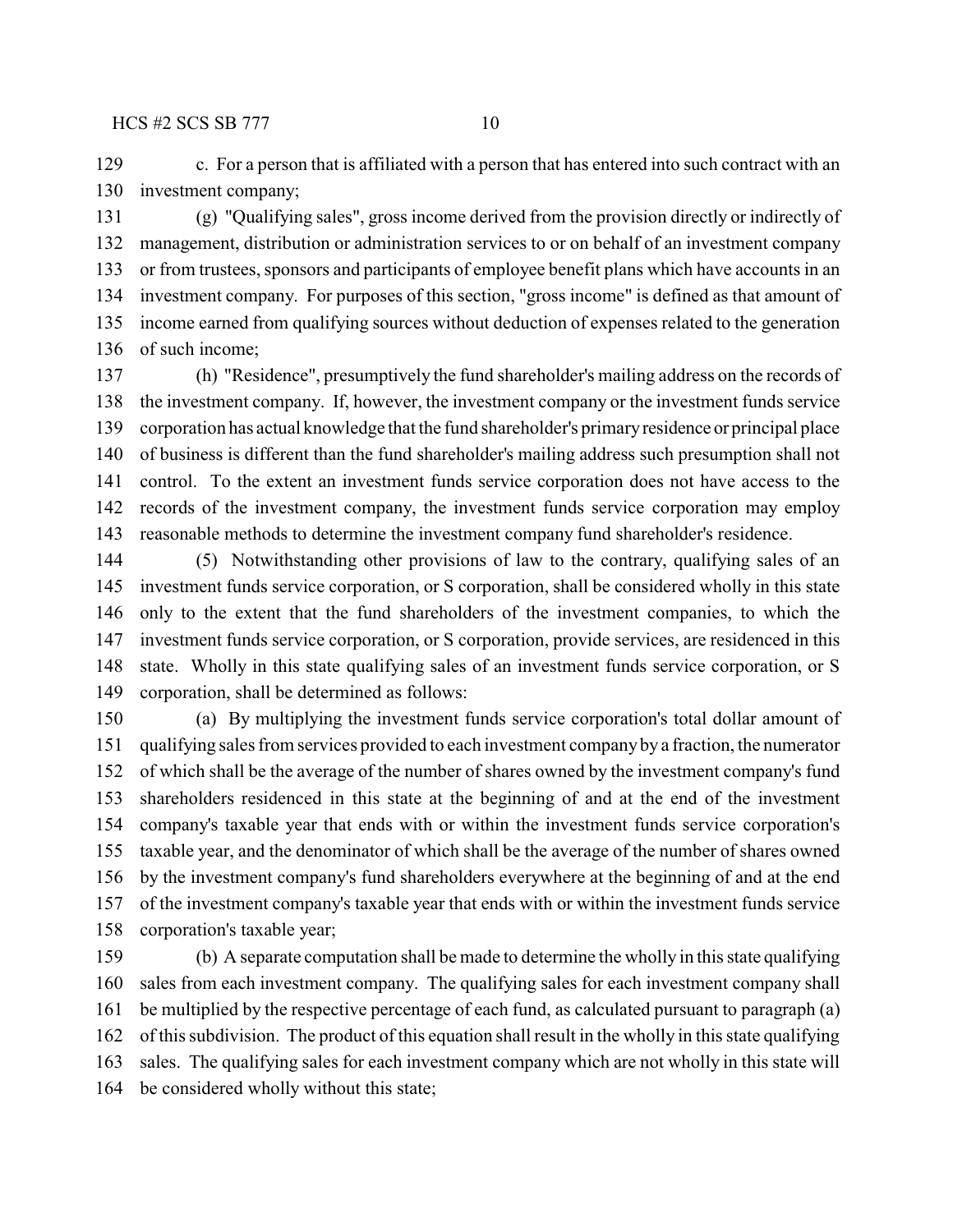(c) To the extent an investment funds service corporation has sales which are not qualifying sales, those nonqualified sales shall be apportioned to this state based on the methodology utilized by the investment funds service corporation without regard to this subdivision.

 3. Any corporation described in subdivision (1) of subsection 1 of section 143.441 organized in this state or granted a permit to operate in this state for the transportation or care of passengers shall report its gross earnings within the state on intrastate business and shall also report its gross earnings on all interstate business done in this state which report shall be subject to inquiry for the purpose of determining the amount of income to be included in Missouri taxable income. The previous sentence shall not apply to a railroad.

 4. A corporation described in subdivision (2) of subsection 1 of section 143.441 shall include in its Missouri taxable income all income arising from all sources in this state and all income from each transportation service wholly within this state, from each service where the only lines of such corporation used are those in this state, and such proportion of revenue from each service where the facilities of such corporation in this state and in another state or states are used, as the mileage used over the lines of such corporation in the state shall bear to the total mileage used over the lines of such corporation. The taxpayer may elect to compute the portion of income from all sources within this state in the following manner:

(1) The income from all sources shall be determined as provided;

 (2) The amount of investment of such corporation on December thirty-first of each year in this state in fixed transportation facilities, real estate and improvements, plus the value on December thirty-first of each year of any fixed transportation facilities, real estate and improvements in this state leased from any other railroad shall be divided by the sum of the total amount of investment of such corporation on December thirty-first of each year in fixed transportation facilities, real estate and improvements, plus the value on December thirty-first of each year, of any fixed transportation facilities, real estate and improvements leased from any other railroad. Where any fixed transportation facilities, real estate or improvements are leased by more than one railroad, such portion of the value shall be used by each railroad as the rental paid by each shall bear to the rental paid by all lessees. The income shall be multiplied by the fraction thus obtained to determine the proportion to be used to arrive at the amount of Missouri taxable income.

 5. A corporation described in subdivision (3) of subsection 1 of section 143.441 shall include in its Missouri taxable income one-half of the net income from the operation of a bridge between this and another state. If any such bridge is owned or operated by a railroad corporation or corporations, or by a corporation owning a railroad corporation using such bridge, then the figures for operation of such bridge may be included in the return of such railroad or railroads;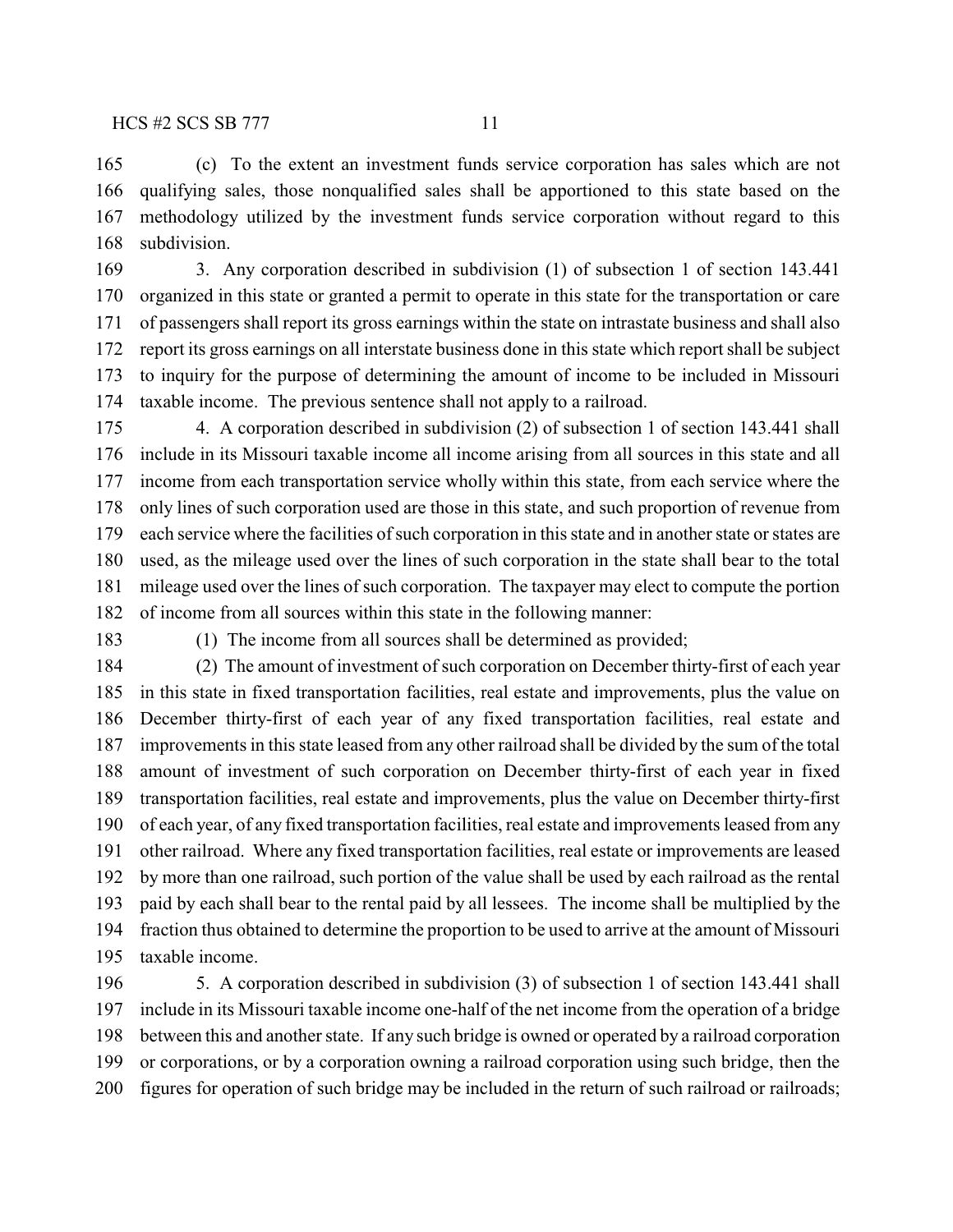or if such bridge is owned or operated by any other corporation which may now or hereafter be required to file an income tax return, one-half of the income or loss to such corporation from such bridge may be included in such return by adding or subtracting same to or from another net income or loss shown by the return.

 6. A corporation described in subdivision (4) of subsection 1 of section 143.441 shall include in its Missouri taxable income all income arising from all sources within this state. Income shall include revenue from each telephonic or telegraphic service rendered whollywithin this state; from each service rendered for which the only facilities of such corporation used are those in this state; and from each service rendered over the facilities of such corporation in this state and in other state or states, such proportion of such revenue as the mileage involved in this state shall bear to the total mileage involved over the lines of said company in all states. The taxpayer may elect to compute the portion of income from all sources within this state in the following manner:

(1) The income from all sources shall be determined as provided;

 (2) The amount of investment of such corporation on December thirty-first of each year in this state in telephonic or telegraphic facilities, real estate and improvements thereon, shall be divided by the amount of the total investment of such corporation on December thirty-first of each year in telephonic or telegraphic facilities, real estate and improvements. The income of the taxpayer shall be multiplied by fraction thus obtained to determine the proportion to be used to arrive at the amount of Missouri taxable income.

221 7. From the income determined in subsections 2, 3, 4, 5 and 6 of this section to be from all sources within this state shall be deducted such of the deductions for expenses in determining Missouri taxable income as were incurred in this state to produce such income and all losses actually sustained in this state in the business of the corporation.

 8. If a corporation derives only part of its income from sources within Missouri, its Missouri taxable income shall only reflect the effect of the following listed deductions to the extent applicable to Missouri. The deductions are: (a) its deduction for federal income taxes pursuant to section 143.171, and (b) the effect on Missouri taxable income of the deduction for net operating loss allowed by Section 172 of the Internal Revenue Code. The extent applicable to Missouri shall be determined bymultiplying the amount that would otherwise affect Missouri taxable income by the ratio for the year of the Missouri taxable income of the corporation for the year divided by the Missouri taxable income for the year as though the corporation had derived all of its income from sources within Missouri. For the purpose of the preceding sentence, Missouri taxable income shall not reflect the listed deductions.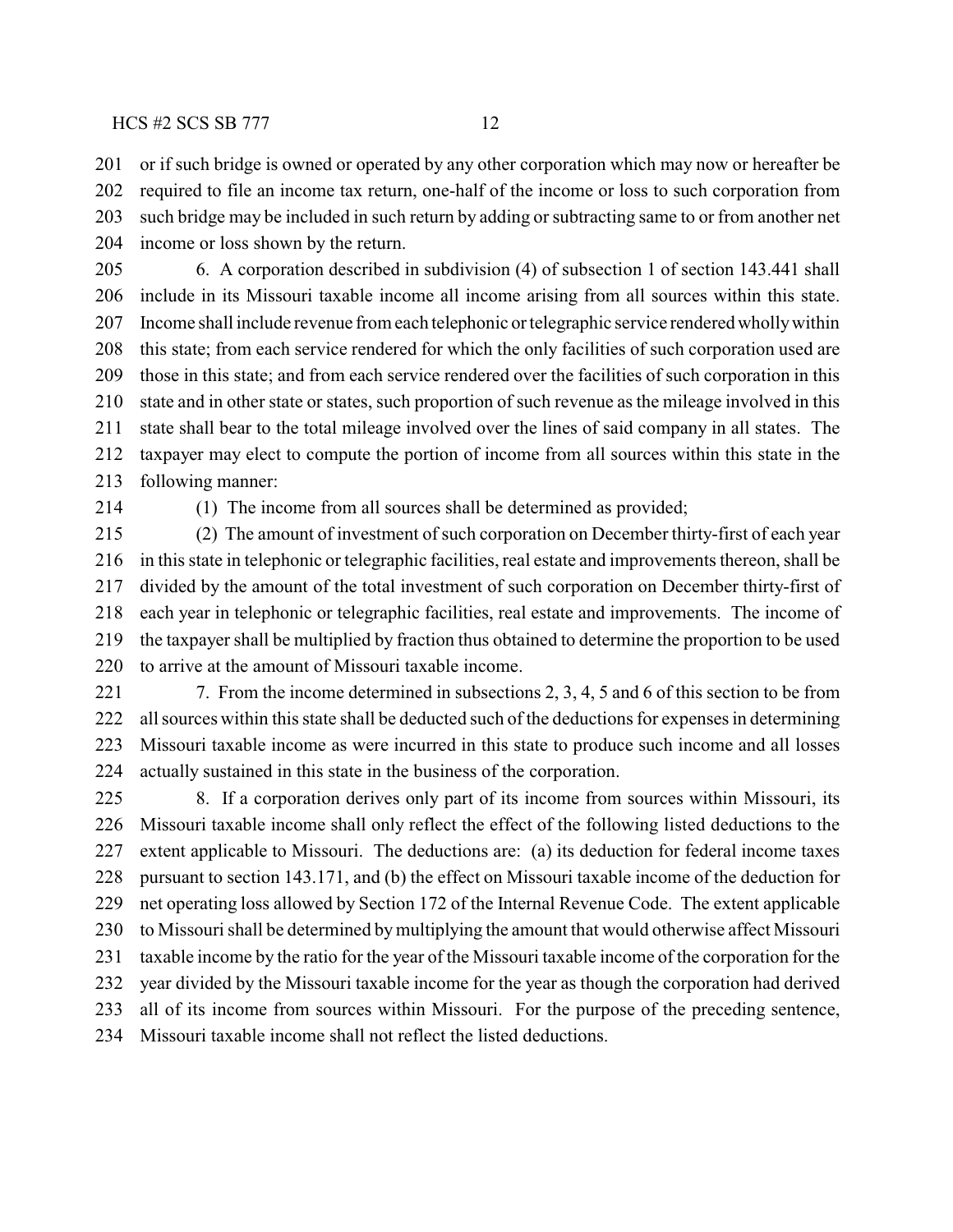9. Any investment funds service corporation organized as a corporation or S corporation which has any shareholders residenced in this state shall be subject to Missouri income tax as provided in this chapter.

144.030. 1. There is hereby specifically exempted from the provisions of sections 144.010 to 144.525 and from the computation of the tax levied, assessed or payable pursuant to sections 144.010 to 144.525 such retail sales as maybe made in commerce between this state and any other state of the United States, or between this state and any foreign country, and any retail sale which the state of Missouri is prohibited from taxing pursuant to the Constitution or laws of the United States of America, and such retail sales of tangible personal property which the general assembly of the state of Missouri is prohibited from taxing or further taxing by the constitution of this state.

 2. There are also specifically exempted from the provisions of the local sales tax law as defined in section 32.085, section 238.235, and sections 144.010 to 144.525 and 144.600 to 144.761 and from the computation of the tax levied, assessed or payable pursuant to the local sales tax law as defined in section 32.085, section 238.235, and sections 144.010 to 144.525 and 144.600 to 144.745:

 (1) Motor fuel or special fuel subject to an excise tax of this state, unless all or part of such excise tax is refunded pursuant to section 142.824; or upon the sale at retail of fuel to be consumed in manufacturing or creating gas, power, steam, electrical current or in furnishing water to be sold ultimately at retail; or feed for livestock or poultry; or grain to be converted into foodstuffs which are to be sold ultimately in processed form at retail; or seed, limestone or fertilizer which is to be used for seeding, liming or fertilizing crops which when harvested will be sold at retail or will be fed to livestock or poultry to be sold ultimately in processed form at retail; economic poisons registered pursuant to the provisions of the Missouri pesticide registration law (sections 281.220 to 281.310) which are to be used in connection with the growth or production of crops, fruit trees or orchards applied before, during, or after planting, the crop of which when harvested will be sold at retail or will be converted into foodstuffs which are to be sold ultimately in processed form at retail;

 (2) Materials, manufactured goods, machinery and parts which when used in 27 manufacturing, processing, compounding, mining, producing or fabricating become a component part or ingredient of the new personal property resulting from such manufacturing, processing, compounding, mining, producing or fabricating and which new personal property is intended to be sold ultimately for final use or consumption; and materials, including without limitation, gases and manufactured goods, including without limitation slagging materials and firebrick, which are ultimately consumed in the manufacturing process by blending, reacting or interacting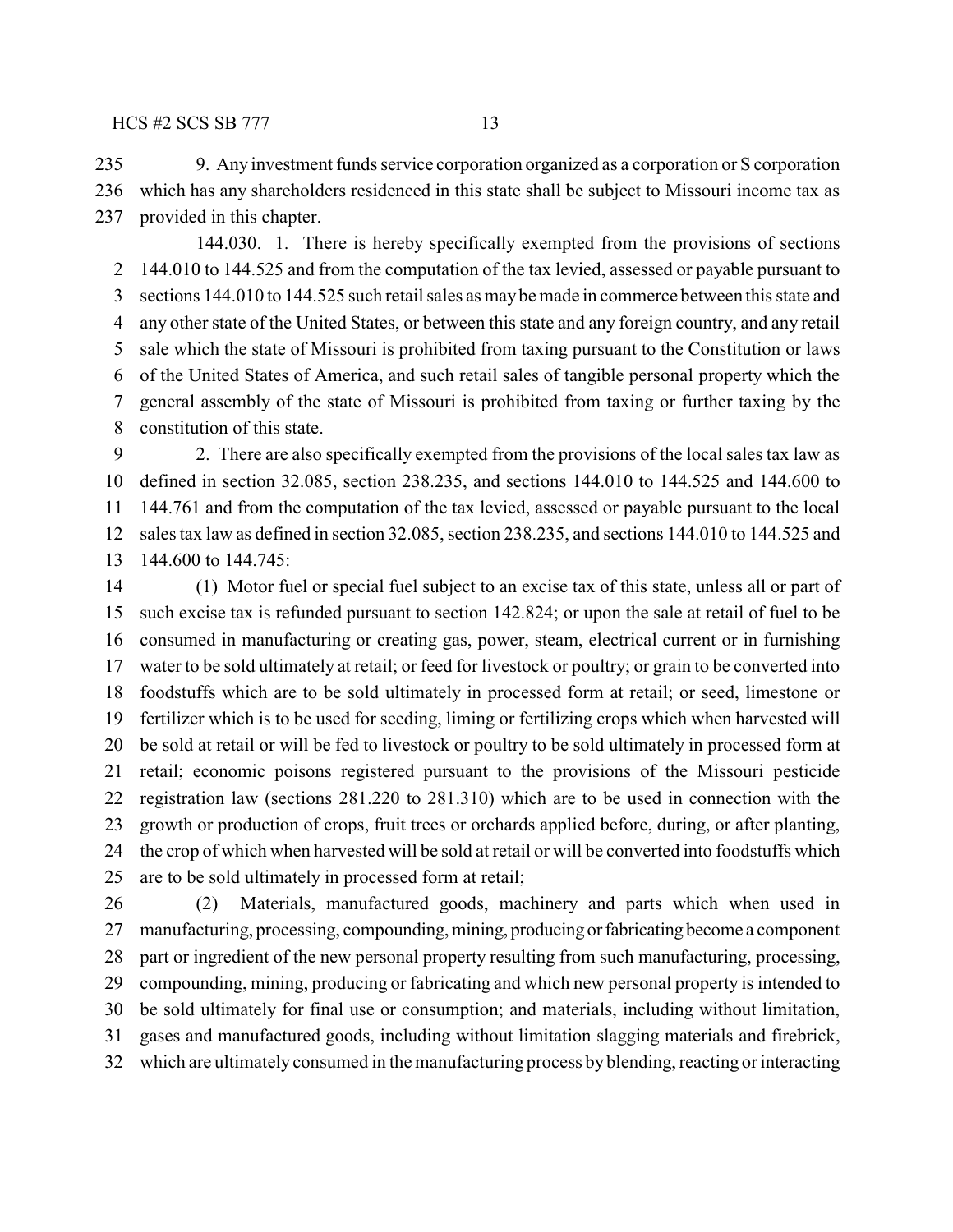## $HCS \sharp 2 \; SCS \; SB \; 777$  14

 with or by becoming, in whole or in part, component parts or ingredients of steel products intended to be sold ultimately for final use or consumption;

 (3) Materials, replacement parts and equipment purchased for use directly upon, and for the repair and maintenance or manufacture of, motor vehicles, watercraft, railroad rolling stock or aircraft engaged as common carriers of persons or property;

 (4) Motor vehicles registered in excess of fifty-four thousand pounds, and the trailers pulled by such motor vehicles, that are actually used in the normal course of business to haul property on the public highways of the state, and that are capable of hauling loads commensurate with the motor vehicle's registered weight; and the materials, replacement parts, and equipment purchased for use directly upon, and for the repair and maintenance or manufacture of such vehicles. For purposes of this subdivision "motor vehicle" and "public highway" shall have the meaning as ascribed in section 390.020;

 (5) Replacement machinery, equipment, and parts and the materials and supplies solely required for the installation or construction of such replacement machinery, equipment, and parts, used directly in manufacturing, mining, fabricating or producing a product which is intended to be sold ultimately for final use or consumption; and machinery and equipment, and the materials and supplies required solely for the operation, installation or construction of such machineryand equipment, purchased and used to establish new, or to replace or expand existing, material recoveryprocessing plants in this state. For the purposes of this subdivision, a "material recovery processing plant" means a facility that has as its primary purpose the recovery of materials into a useable product or a different form which is used in producing a new product and shall include a facility or equipment which are used exclusively for the collection of recovered materials for deliveryto a material recoveryprocessing plant but shall not include motor vehicles used on highways. For purposes of this section, the terms motor vehicle and highway shall have the same meaning pursuant to section 301.010. Material recovery is not the reuse of materials within a manufacturing process or the use of a product previously recovered. The material recovery processing plant shall qualify under the provisions of this section regardless of ownership of the material being recovered;

 (6) Machinery and equipment, and parts and the materials and supplies solely required for the installation or construction of such machinery and equipment, purchased and used to establish new or to expand existing manufacturing, mining or fabricating plants in the state if such machineryand equipment is used directlyin manufacturing, mining or fabricating a product which is intended to be sold ultimately for final use or consumption;

 (7) Tangible personal property which is used exclusively in the manufacturing, processing, modification or assembling of products sold to the United States government or to any agency of the United States government;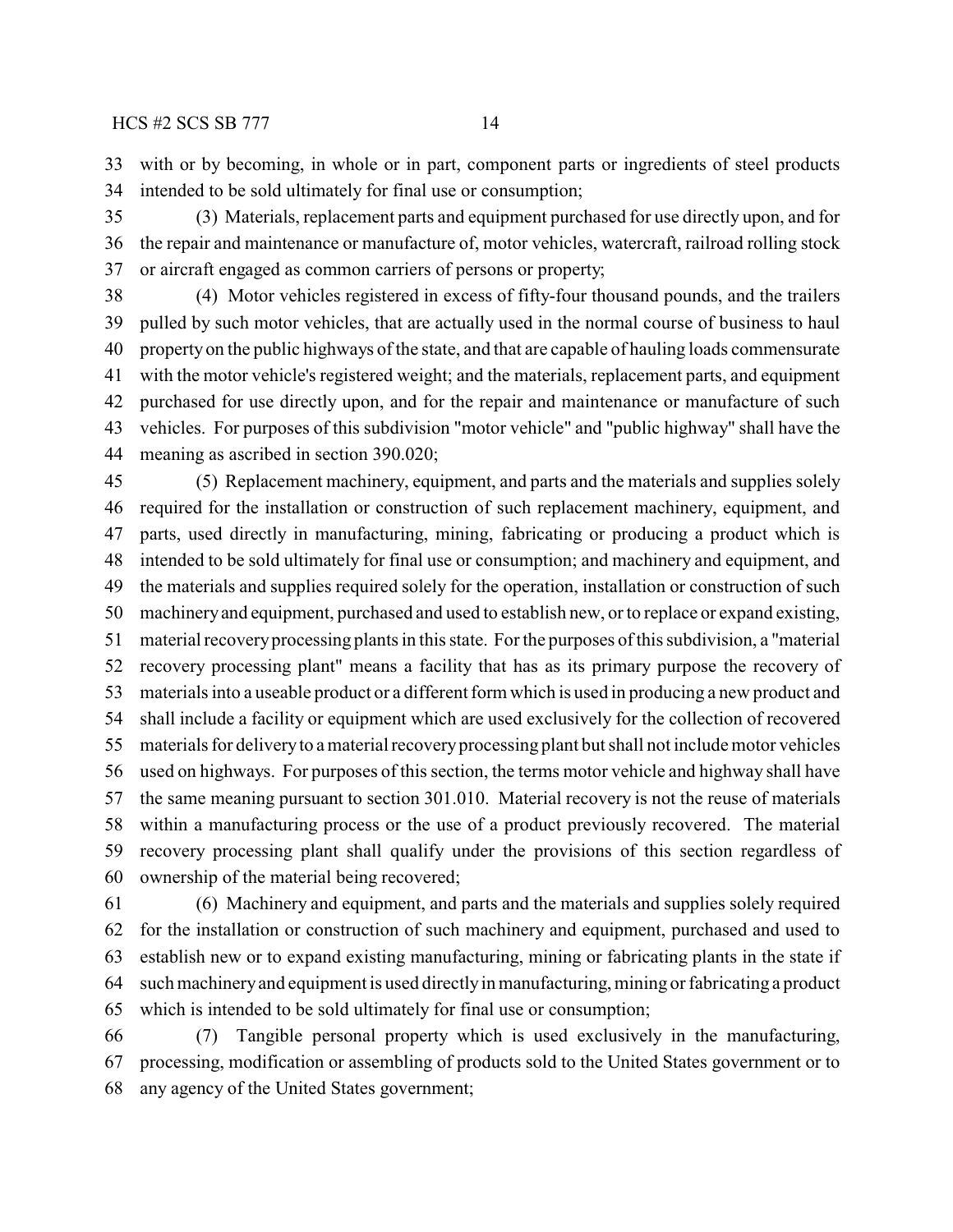(8) Animals or poultry used for breeding or feeding purposes, or captive wildlife;

 (9) Newsprint, ink, computers, photosensitive paper and film, toner, printing plates and other machinery, equipment, replacement parts and supplies used in producing newspapers published for dissemination of news to the general public;

 (10) The rentals of films, records or any type of sound or picture transcriptions for public commercial display;

 (11) Pumping machinery and equipment used to propel products delivered by pipelines engaged as common carriers;

 (12) Railroad rolling stock for use in transporting persons or property in interstate commerce and motor vehicles licensed for a gross weight of twenty-four thousand pounds or more or trailers used by common carriers, as defined in section 390.020, in the transportation of persons or property;

 (13) Electrical energyused in the actual primarymanufacture, processing, compounding, mining or producing of a product, or electrical energy used in the actual secondary processing or fabricating of the product, or a material recovery processing plant as defined in subdivision (5) of this subsection, in facilities owned or leased by the taxpayer, if the total cost of electrical energy so used exceeds ten percent of the total cost of production, either primary or secondary, exclusive of the cost of electrical energy so used or if the raw materials used in such processing contain at least twenty-five percent recovered materials as defined in section 260.200. There shall be a rebuttable presumption that the raw materials used in the primary manufacture of automobiles contain at least twenty-five percent recovered materials. For purposes of this subdivision, "processing" means any mode of treatment, act or series of acts performed upon materials to transform and reduce them to a different state or thing, including treatment necessary to maintain or preserve such processing by the producer at the production facility;

 (14) Anodes which are used or consumed in manufacturing, processing, compounding, mining, producing or fabricating and which have a useful life of less than one year;

 (15) Machinery, equipment, appliances and devices purchased or leased and used solely for the purpose of preventing, abating or monitoring air pollution, and materials and supplies solely required for the installation, construction or reconstruction of such machinery, equipment, appliances and devices;

 (16) Machinery, equipment, appliances and devices purchased or leased and used solely for the purpose of preventing, abating or monitoring water pollution, and materials and supplies solelyrequired for the installation, construction or reconstruction of such machinery, equipment, appliances and devices;

(17) Tangible personal property purchased by a rural water district;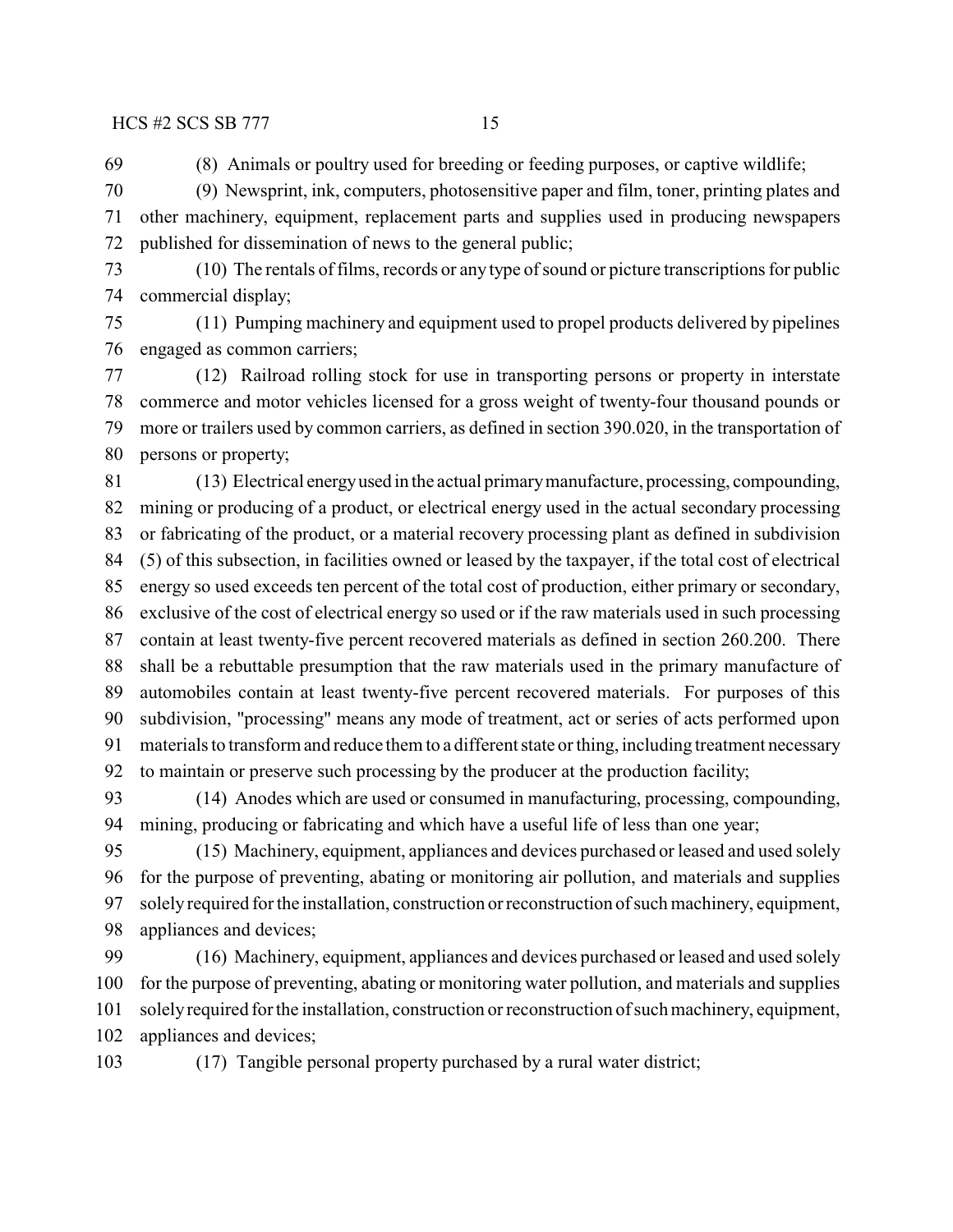(18) All amounts paid or charged for admission or participation or other fees paid by or other charges to individuals in or for any place of amusement, entertainment or recreation, games or athletic events, including museums, fairs, zoos and planetariums, owned or operated by a municipality or other political subdivision where all the proceeds derived therefrom benefit the municipality or other political subdivision and do not inure to any private person, firm, or corporation, provided, however, that a municipality or other political subdivision may enter into revenue-sharing agreements with private persons, firms, or corporations providing goods or services, including management services, in or for the place of amusement, entertainment or recreation, games or athletic events, and provided further that nothing in this subdivision shall exempt from tax any amounts retained by any private person, firm, or corporation under such revenue-sharing agreement;

 (19) All sales of insulin and prosthetic or orthopedic devices as defined on January 1, 1980, by the federal Medicare program pursuant to Title XVIII of the Social Security Act of 1965, including the items specified in Section 1862(a)(12) of that act, and also specifically including hearing aids and hearing aid supplies and all sales of drugs which may be legally dispensed by a licensed pharmacist only upon a lawful prescription of a practitioner licensed to administer those items, including samples and materials used to manufacture samples which may be dispensed by a practitioner authorized to dispense such samples and all sales or rental of medical oxygen, home respiratory equipment and accessories, hospital beds and accessories and ambulatory aids, all sales or rental of manual and powered wheelchairs, stairway lifts, Braille writers, electronic Braille equipment and, if purchased or rented by or on behalf of a person with one or more physical or mental disabilities to enable them to function more independently, all sales or rental of scooters, readingmachines, electronic print enlargers andmagnifiers, electronic alternative and augmentative communication devices, and items used solely to modify motor vehicles to permit the use of such motor vehicles by individuals with disabilities or sales of over-the-counter or nonprescription drugs to individuals with disabilities, and drugs required by the Food and Drug Administration to meet the over-the-counter drug product labeling requirements in 21 CFR 201.66, or its successor, as prescribed by a health care practitioner licensed to prescribe;

 (20) All sales made by or to religious and charitable organizations and institutions in their religious, charitable or educational functions and activities and all sales made by or to all elementary and secondary schools operated at public expense in their educational functions and activities;

 (21) All sales of aircraft to common carriers for storage or for use in interstate commerce and all sales made by or to not-for-profit civic, social, service or fraternal organizations, including fraternal organizations which have been declared tax-exempt organizations pursuant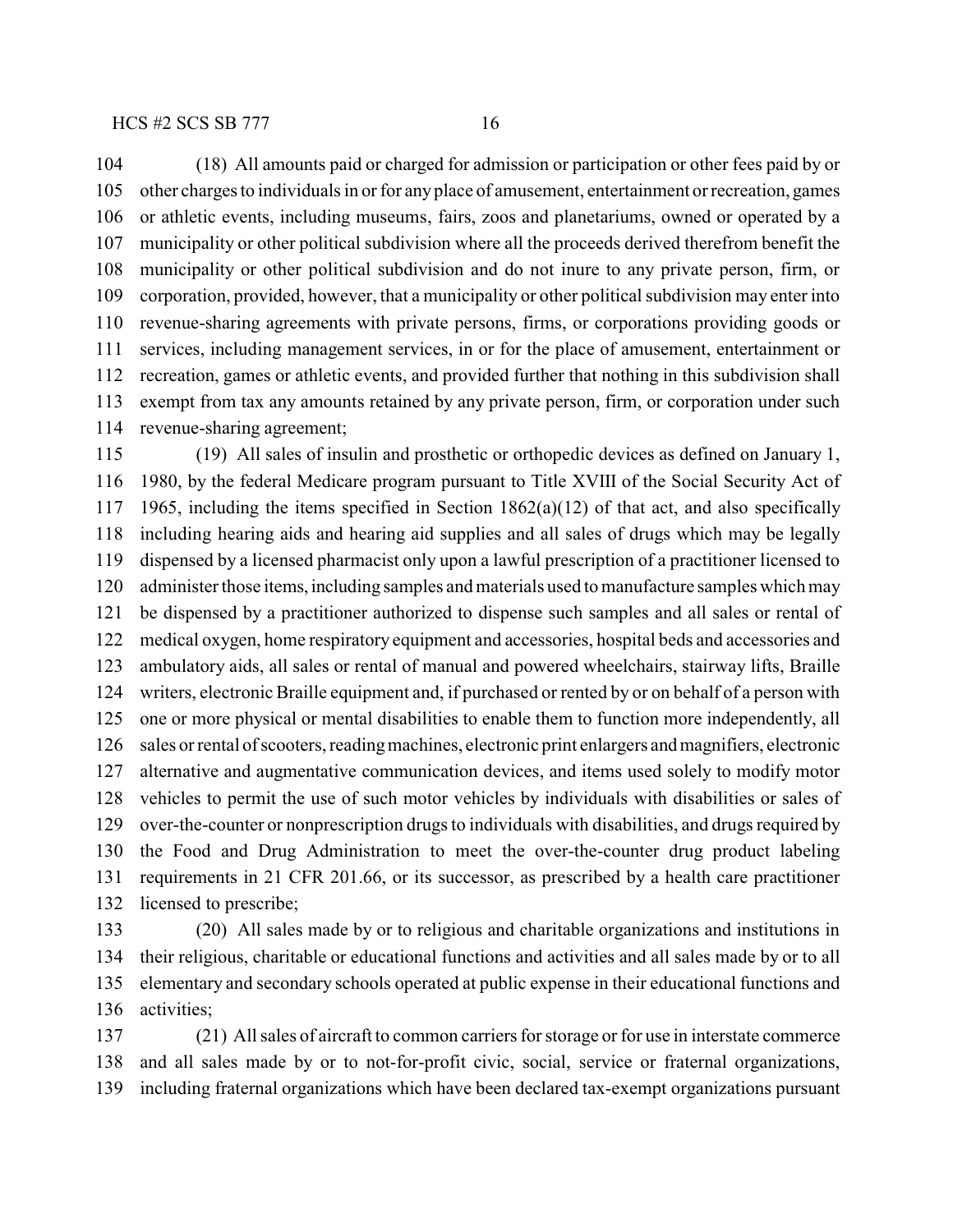to Section 501(c)(8) or (10) of the 1986 Internal Revenue Code, as amended, in their civic or charitable functions and activities and all sales made to eleemosynary and penal institutions and industries of the state, and all sales made to any private not-for-profit institution of higher education not otherwise excluded pursuant to subdivision (20) of this subsection or any institution of higher education supported by public funds, and all sales made to a state relief agency in the exercise of relief functions and activities;

 (22) All ticket sales made by benevolent, scientific and educational associations which are formed to foster, encourage, and promote progress and improvement in the science of agriculture and in the raising and breeding of animals, and by nonprofit summer theater organizations if such organizations are exempt from federal tax pursuant to the provisions of the Internal Revenue Code and all admission charges and entry fees to the Missouri state fair or any fair conducted by a county agricultural and mechanical society organized and operated pursuant to sections 262.290 to 262.530;

 (23) All sales made to anyprivate not-for-profit elementaryor secondaryschool, all sales of feed additives, medications or vaccines administered to livestock or poultry in the production of food or fiber, all sales of pesticides used in the production of crops, livestock or poultry for food or fiber, all sales of bedding used in the production of livestock or poultry for food or fiber, all sales of propane or natural gas, electricity or diesel fuel used exclusively for drying agricultural crops, natural gas used in the primary manufacture or processing of fuel ethanol as defined in section 142.028, natural gas, propane, and electricity used by an eligible new generation cooperative or an eligible new generation processing entity as defined in section 348.432, and all sales of farm machineryand equipment, other than airplanes, motor vehicles and trailers, and any freight charges on any exempt item. As used in this subdivision, the term "feed additives" means tangible personal property which, when mixed with feed for livestock or poultry, is to be used in the feeding of livestock or poultry. As used in this subdivision, the term "pesticides" includes adjuvants such as crop oils, surfactants, wetting agents and other assorted pesticide carriers used to improve or enhance the effect of a pesticide and the foam used to mark the application of pesticides and herbicides for the production of crops, livestock or poultry. As used in this subdivision, the term "farm machinery and equipment" means new or used farm tractors and such other new or used farm machinery and equipment and repair or replacement parts thereon and anyaccessories for and upgrades to such farm machineryand equipment, rotary mowers used exclusively for agricultural purposes, and supplies and lubricants used exclusively, solely, and directly for producing crops, raising and feeding livestock, fish, poultry, pheasants, chukar, quail, or for producing milk for ultimate sale at retail, including field drain tile, and one-half of each purchaser's purchase of diesel fuel therefor which is:

(a) Used exclusively for agricultural purposes;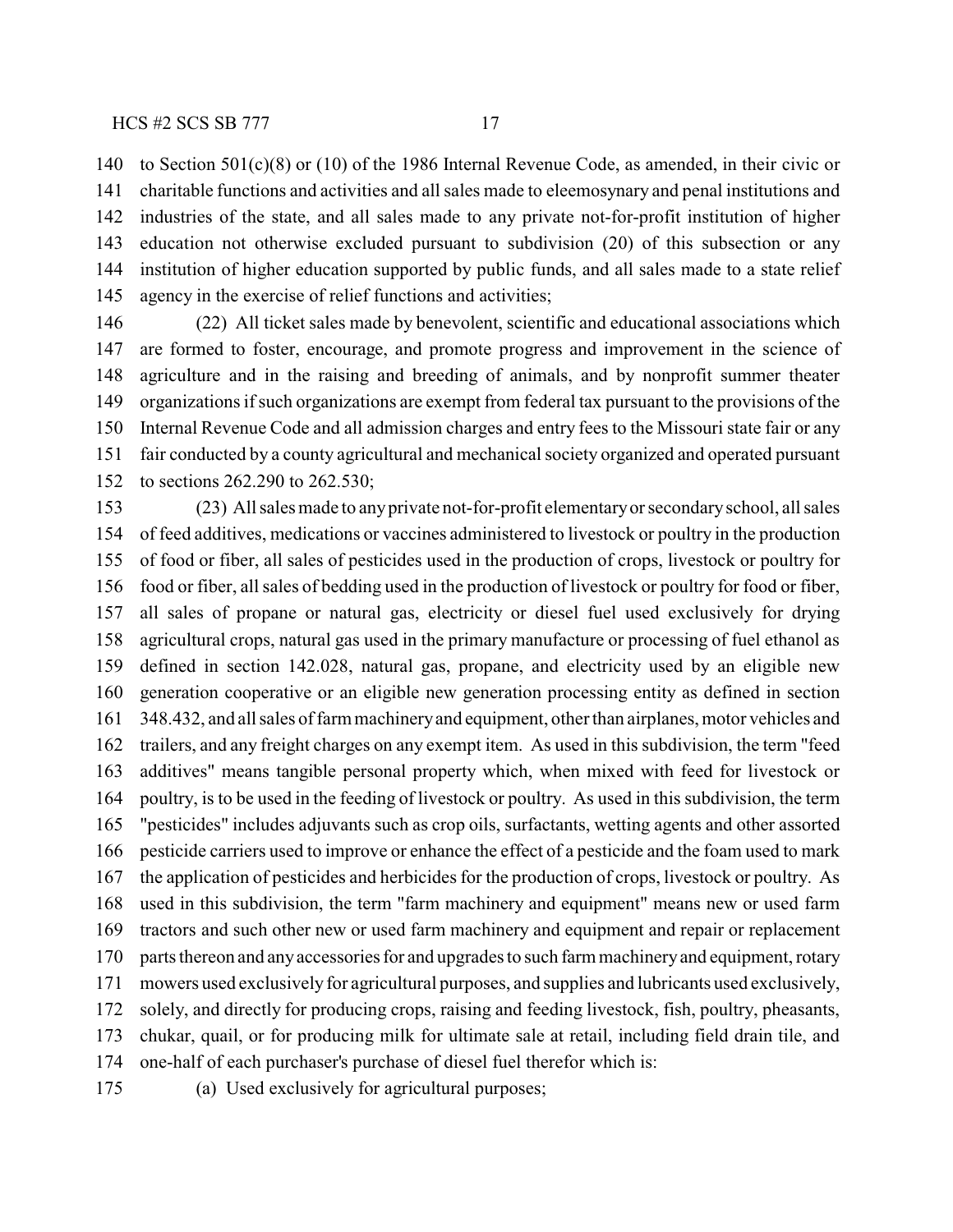(b) Used on land owned or leased for the purpose of producing farm products; and

 (c) Used directly in producing farm products to be sold ultimately in processed form or otherwise at retail or in producing farm products to be fed to livestock or poultry to be sold ultimately in processed form at retail;

 (24) Except as otherwise provided in section 144.032, all sales of metered water service, electricity, electrical current, natural, artificial or propane gas, wood, coal or home heating oil for domestic use and in any city not within a county, all sales of metered or unmetered water service for domestic use:

 (a) "Domestic use" means that portion of metered water service, electricity, electrical current, natural, artificial or propane gas, wood, coal or home heating oil, and in any city not within a county, metered or unmetered water service, which an individual occupant of a residential premises uses for nonbusiness, noncommercial or nonindustrial purposes. Utility service through a single or master meter for residential apartments or condominiums, including service for common areas and facilities and vacant units, shall be deemed to be for domestic use. Each seller shall establish and maintain a system whereby individual purchases are determined as exempt or nonexempt;

 (b) Regulated utility sellers shall determine whether individual purchases are exempt or nonexempt based upon the seller's utility service rate classifications as contained in tariffs on file with and approved by the Missouri public service commission. Sales and purchases made pursuant to the rate classification "residential" and sales to and purchases made by or on behalf of the occupants of residential apartments or condominiums through a single or master meter, including service for common areas and facilities and vacant units, shall be considered as sales made for domestic use and such sales shall be exempt from sales tax. Sellers shall charge sales tax upon the entire amount of purchases classified as nondomestic use. The seller's utility service rate classification and the provision of service thereunder shall be conclusive as to whether or not the utility must charge sales tax;

 (c) Each person making domestic use purchases of services or propertyand who uses any portion of the services or property so purchased for a nondomestic use shall, by the fifteenth day of the fourth month following the year of purchase, and without assessment, notice or demand, file a return and pay sales tax on that portion of nondomestic purchases. Each person making nondomestic purchases of services or property and who uses any portion of the services or property so purchased for domestic use, and each person making domestic purchases on behalf of occupants of residential apartments or condominiums through a single or master meter, including service for common areas and facilities and vacant units, under a nonresidential utility service rate classification may, between the first day of the first month and the fifteenth day of the fourth month following the year of purchase, apply for credit or refund to the director of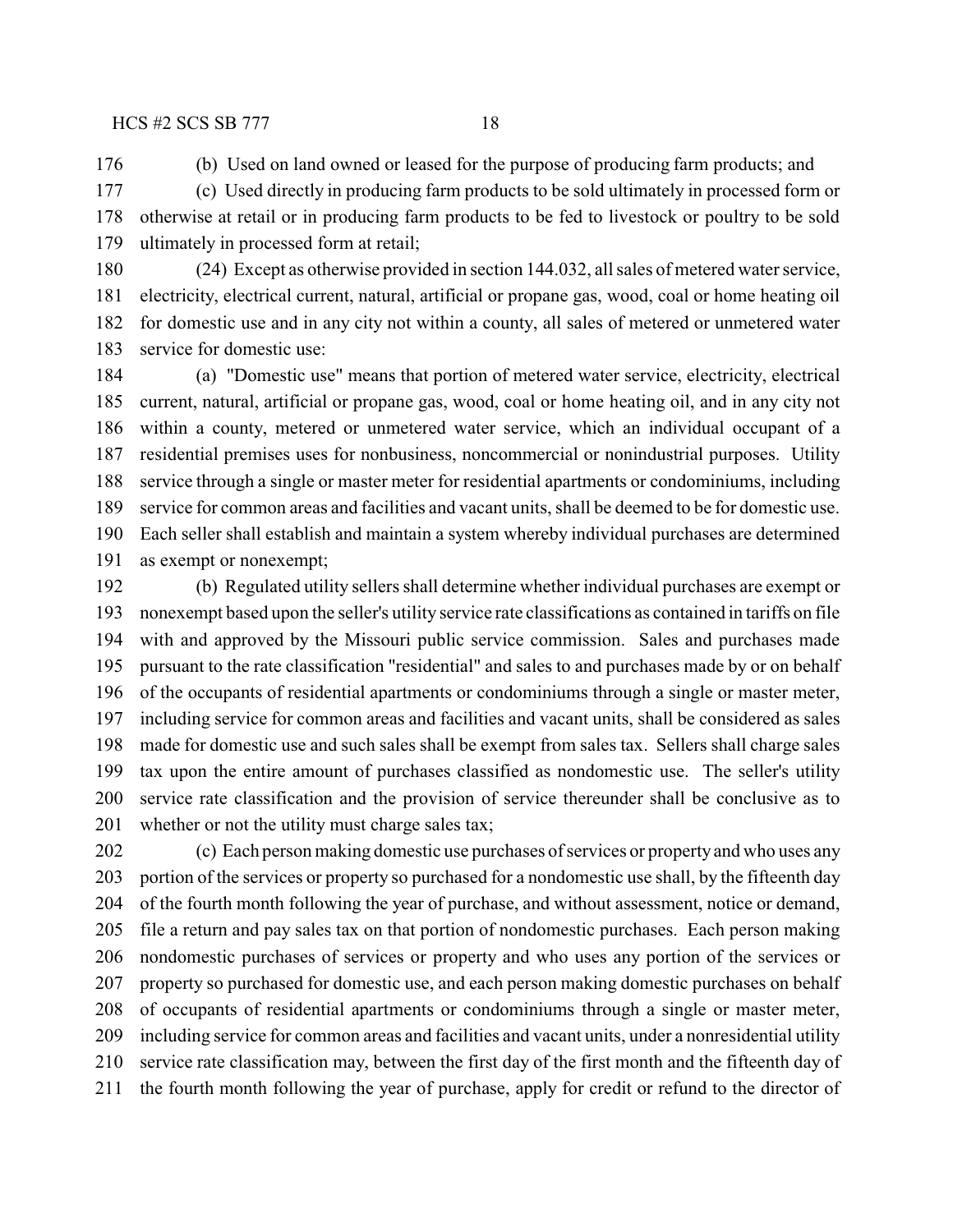revenue and the director shall give credit or make refund for taxes paid on the domestic use

 portion of the purchase. The person making such purchases on behalf of occupants of residential apartments or condominiums shall have standing to apply to the director of revenue for such credit or refund;

 (25) All sales of handicraft items made by the seller or the seller's spouse if the seller or the seller's spouse is at least sixty-five years of age, and if the total gross proceeds from such sales do not constitute a majority of the annual gross income of the seller;

 (26) Excise taxes, collected on sales at retail, imposed by Sections 4041, 4061, 4071, 4081, 4091, 4161, 4181, 4251, 4261 and 4271 of Title 26, United States Code. The director of revenue shall promulgate rules pursuant to chapter 536 to eliminate all state and local sales taxes on such excise taxes;

 (27) Sales of fuel consumed or used in the operation of ships, barges, or waterborne vessels which are used primarily in or for the transportation of property or cargo, or the conveyance of persons for hire, on navigable rivers bordering on or located in part in this state, if such fuel is delivered by the seller to the purchaser's barge, ship, or waterborne vessel while it is afloat upon such river;

 (28) All sales made to an interstate compact agency created pursuant to sections 70.370 to 70.441 or sections 238.010 to 238.100 in the exercise of the functions and activities of such agency as provided pursuant to the compact;

 (29) Computers, computer software and computer security systems purchased for use by architectural or engineering firms headquartered in this state. For the purposes of this subdivision, "headquartered in this state" means the office for the administrative management of at least four integrated facilities operated by the taxpayer is located in the state of Missouri;

 (30) All livestock sales when either the seller is engaged in the growing, producing or feeding of such livestock, or the seller is engaged in the business of buying and selling, bartering or leasing of such livestock;

 (31) All sales of barges which are to be used primarily in the transportation of property or cargo on interstate waterways;

 (32) Electrical energy or gas, whether natural, artificial or propane, water, or other utilities which are ultimately consumed in connection with the manufacturing of cellular glass products or in any material recovery processing plant as defined in subdivision (5) of this subsection;

 (33) Notwithstanding other provisions of law to the contrary, all sales of pesticides or herbicides used in the production of crops, aquaculture, livestock or poultry;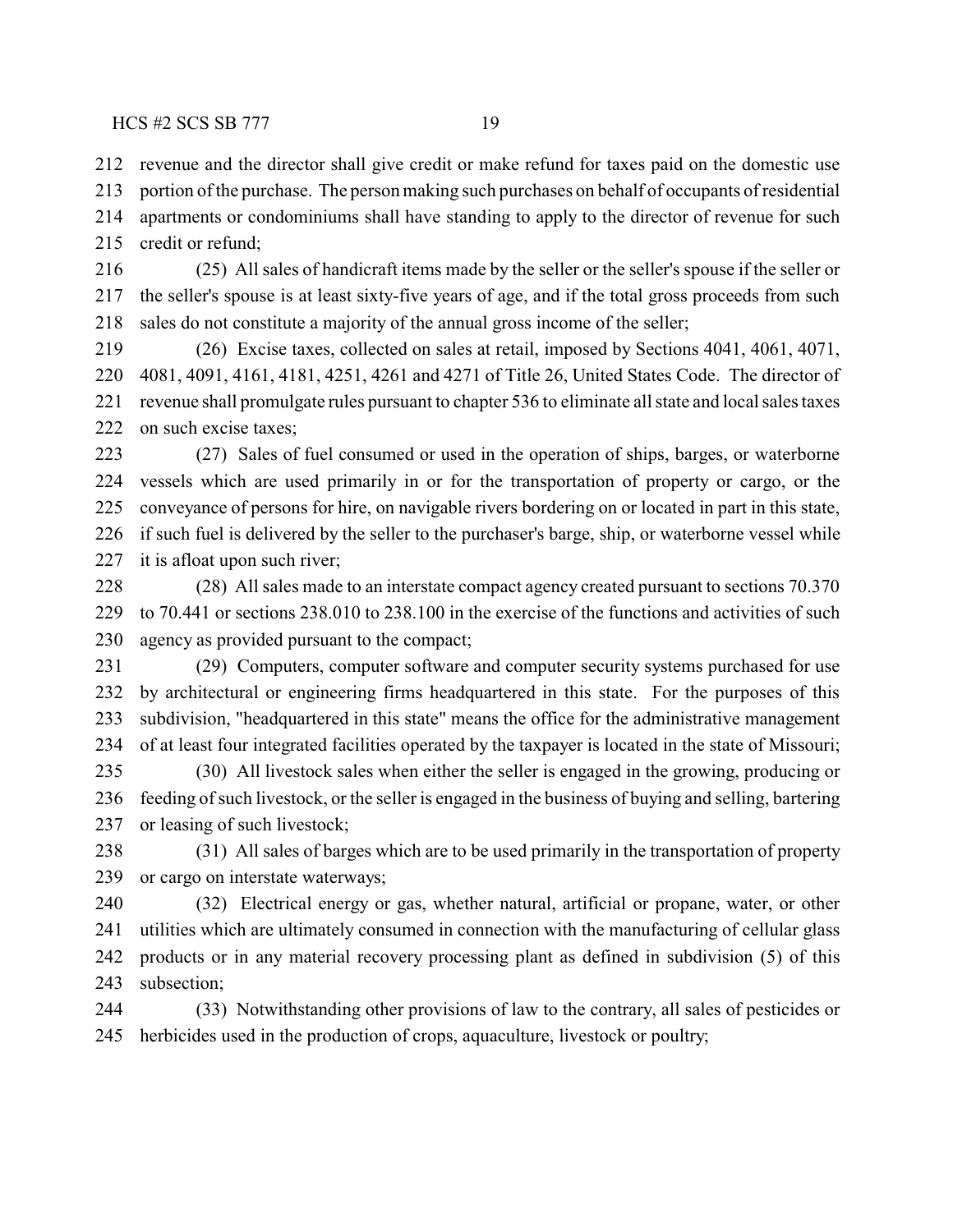(34) Tangible personal property and utilities purchased for use or consumption directly 247 or exclusively in the research and development of agricultural/biotechnology and plant genomics products and prescription pharmaceuticals consumed by humans or animals;

(35) All sales of grain bins for storage of grain for resale;

 (36) All sales of feed which are developed for and used in the feeding of pets owned by a commercial breeder when such sales are made to a commercial breeder, as defined in section 273.325, and licensed pursuant to sections 273.325 to 273.357;

 (37) All purchases by a contractor on behalf of an entity located in another state, provided that the entity is authorized to issue a certificate of exemption for purchases to a contractor under the provisions of that state's laws. For purposes of this subdivision, the term "certificate of exemption" shall mean any document evidencing that the entity is exempt from sales and use taxes on purchases pursuant to the laws of the state in which the entity is located. Any contractor making purchases on behalf of such entity shall maintain a copy of the entity's exemption certificate as evidence of the exemption. If the exemption certificate issued by the exempt entity to the contractor is later determined by the director of revenue to be invalid for any reason and the contractor has accepted the certificate in good faith, neither the contractor or the exempt entity shall be liable for the payment of any taxes, interest and penalty due as the result of use of the invalid exemption certificate. Materials shall be exempt from all state and local sales and use taxes when purchased by a contractor for the purpose of fabricating tangible personal property which is used in fulfilling a contract for the purpose of constructing, repairing or remodeling facilities for the following:

 (a) An exempt entity located in this state, if the entity is one of those entities able to issue project exemption certificates in accordance with the provisions of section 144.062; or

 (b) An exempt entity located outside the state if the exempt entity is authorized to issue an exemption certificate to contractors in accordance with the provisions of that state's law and the applicable provisions of this section;

 (38) All sales or other transfers of tangible personal property to a lessor who leases the property under a lease of one year or longer executed or in effect at the time of the sale or other 274 transfer to an interstate compact agency created pursuant to sections 70.370 to 70.441 or sections 238.010 to 238.100;

 (39) Sales of tickets to any collegiate athletic championship event that is held in a facility owned or operated by a governmental authority or commission, a quasi-governmental agency, a state university or college or by the state or any political subdivision thereof, including a municipality, and that is played on a neutral site and may reasonably be played at a site located outside the state of Missouri. For purposes of this subdivision, "neutral site" means any site that is not located on the campus of a conference member institution participating in the event;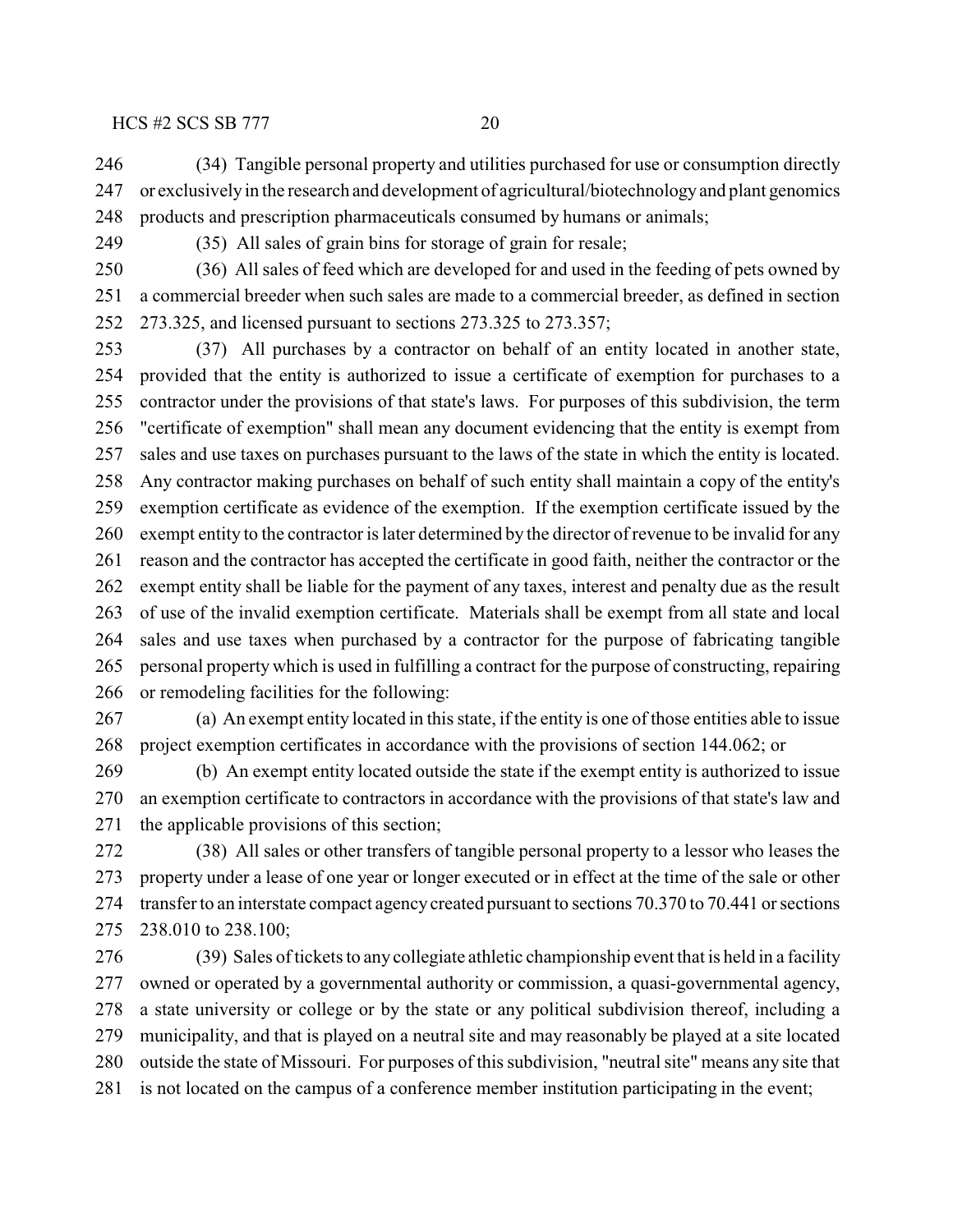(40) All purchases by a sports complex authority created under section 64.920, and all sales of utilities by such authority at the authority's cost that are consumed in connection with the operation of a sports complex leased to a professional sports team;

 (41) **[**Beginning January 1, 2009, but not after January 1, 2015,**] All** materials, replacement parts, and equipment purchased for use directly upon, and for the modification, replacement, repair, and maintenance of aircraft, aircraft power plants, and aircraft accessories;

 (42) Sales of sporting clays, wobble, skeet, and trap targets to any shooting range or similar places of business for use in the normal course of business and money received by a shooting range or similar places of business from patrons and held by a shooting range or similar place of business for redistribution to patrons at the conclusion of a shooting event**;**

 **(43) Any new or used aircraft sold or delivered in this state to an individual who is not a resident of this state or a business entity that is not domiciled in this state, and such aircraft is not to be based in this state and shall not remain in this state more than ten business days subsequent to the last to occur of:**

 **(a) The transfer of title to the aircraft to a bona fide person who is not a resident of this state; or**

 **(b) The date of the return to service of the aircraft in accordance with 14 CFR 91.407 for any maintenance, preventive maintenance, rebuilding, alterations, repairs, or installations that are completed contemporaneously with the transfer of title to the aircraft to an individual who is not a resident of this state or a business entity that is not domiciled in this state**.

 3. Any ruling, agreement, or contract, whether written or oral, express or implied, between a person and this state's executive branch, or any other state agency or department, stating, agreeing, or ruling that such person is not required to collect sales and use tax in this state despite the presence of a warehouse, distribution center, or fulfillment center in this state that is owned or operated by the person or an affiliated person shall be null and void unless it is specifically approved by a majority vote of each of the houses of the general assembly. For purposes of this subsection, an "affiliated person"means anyperson that is a member of the same controlled group of corporations as defined in Section 1563(a) of the Internal Revenue Code of 1986, as amended, as the vendor or any other entity that, notwithstanding its form of organization, bears the same ownership relationship to the vendor as a corporation that is a member of the same controlled group of corporations as defined in Section 1563(a) of the Internal Revenue Code, as amended.

144.044. 1. As used in this section, the following terms mean:

(1) "Sale of a modular unit", a transfer of a modular unit as defined in section 700.010;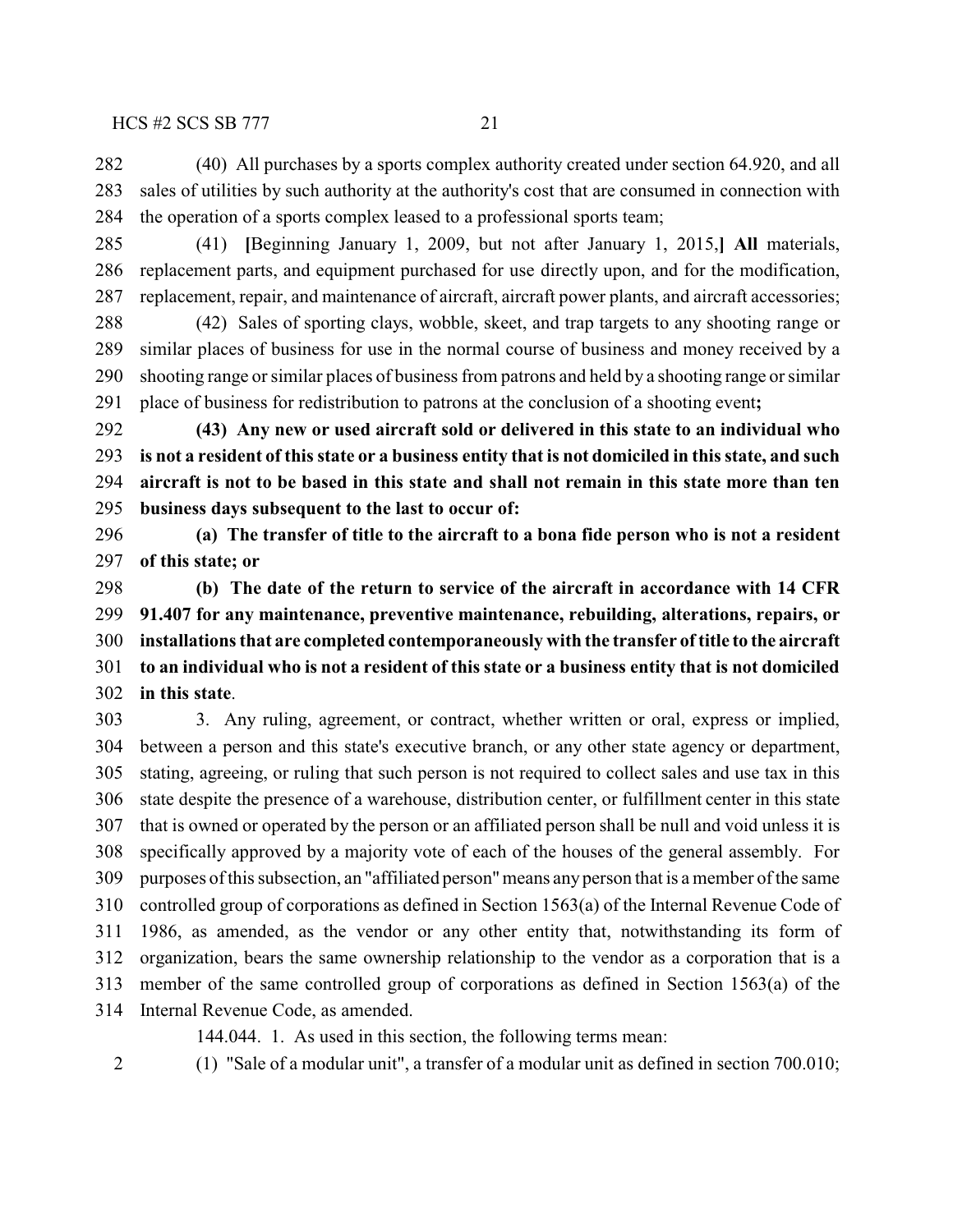(2) "Sale of a new manufactured home", a transfer of a manufactured home, as defined in section 700.010, which involves the delivery of the document known as the manufacturer's statement of origin to a person other than a manufactured home dealer, as dealer is defined in section 700.010, for purposes of allowing such person to obtain a title to the manufactured home from the department of revenue of this state or the appropriate agency or officer of any other state**;**

 **(3) "Sale of a used manufactured home", any subsequent sale of a manufactured home as defined in section 700.010, which does not qualify as "new" as defined in subdivision (9) of section 700.010**.

12 2. In the event of the sale of a new manufactured home, forty percent of the purchase price, as defined in section 700.320, shall be considered the sale of a service and not the sale of tangible personal property. In addition to the exemptions granted under the provisions of section 144.030, the sale of services as defined in this section shall be specifically exempted from the provisions of sections 238.235 and 238.410, the local sales tax law as defined in section 32.085, sections 144.010 to 144.525 and 144.600 to **[**144.745**] 144.761**, and from the computation of the tax levied, assessed or payable under sections 238.235 and 238.410, the local sales tax law as defined in section 32.085, sections 144.010 to 144.525 and 144.600 to **[**144.745**] 144.761**, and section 238.235.

 3. In the event of the sale of a new modular unit, forty percent of the retail sale of the unit or forty percent of the manufacturer's sales price of the unit if the manufacturer makes a sale to a consumer that is not a retail sale, plus any carrier charge and freight charges shall be considered the sale of a service and sixty percent shall be the retail sale of tangible personal property. In addition to the exemptions granted under the provisions of section 144.030, the sale of services as defined in this section shall be specifically exempted from the provisions of sections 238.235 and 238.410, the local sales tax law as defined in section 32.085, sections 144.010 to 144.525 and 144.600 to **[**144.745**] 144.761**, and from the computation of the tax levied, assessed, or payable under sections 238.235 and 238.410, the local sales tax law as defined in section 32.085, sections 144.010 to 144.525 and 144.600 to **[**144.745**] 144.761**, and section 238.235.

 **4. In addition to the exemptions granted under the provisions of section 144.030, the sale of a used manufactured home as defined in this section shall be specifically exempted from the provisions of sections 238.235 and 238.410, the local sales tax law as defined in section 32.085, sections 144.010 to 144.525 and 144.600 to 144.761, and from the computation of the tax levied, assessed, or payable under sections 238.235 and 238.410, the local sales tax law as defined in section 32.085, sections 144.010 to 144.525 and 144.600 to 144.761, and section 238.235.**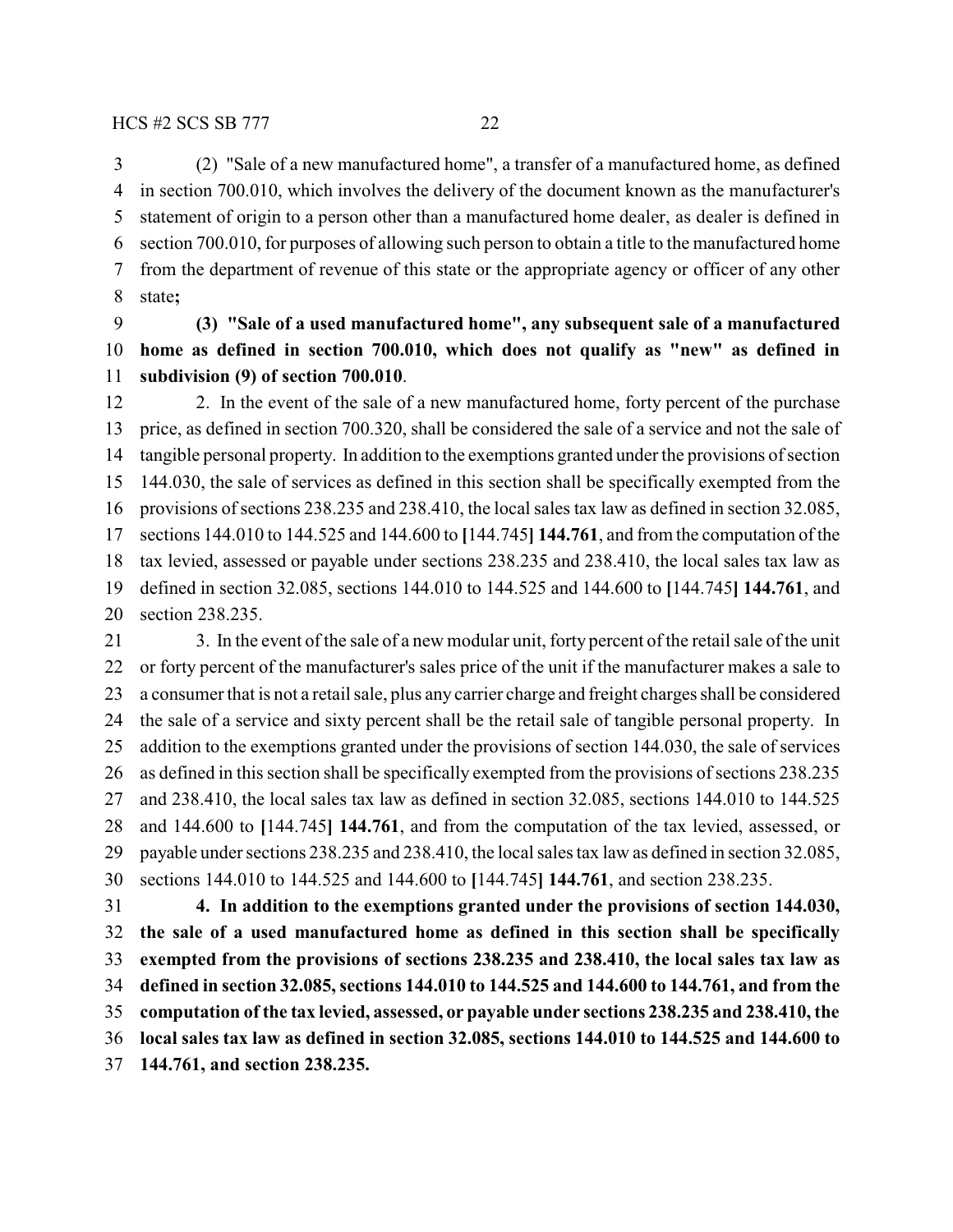144.083. 1. The director of revenue shall require all persons who are responsible for the collection of taxes under the provisions of section 144.080 to procure a retail sales license at no cost to the licensee which shall be prominently displayed at the licensee's place of business, and the license is valid until revoked by the director or surrendered by the person to whom issued when sales are discontinued. The director shall issue the retail sales license within ten working days following the receipt of a properly completed application. Any person applying for a retail sales license or reinstatement of a revoked sales tax license who owes any tax under sections 144.010 to 144.510 or sections 143.191 to 143.261 must pay the amount due plus interest and penalties before the department may issue the applicant a license or reinstate the revoked license. All persons beginning business subsequent to August 13, 1986, and who are required to collect the sales tax shall secure a retail sales license prior to making sales at retail. Such license may, after ten days' notice, be revoked by the director of revenue only in the event the licensee shall be in default for a period of sixty days in the payment of any taxes levied under section 144.020 or sections 143.191 to 143.261. Notwithstanding the provisions of section 32.057 in the event of revocation, the director of revenue may publish the status of the business account including the date of revocation in a manner as determined by the director.

 2. The possession of a retail sales license and a statement from the department of revenue that the licensee owes no tax due under sections 144.010 to 144.510**, sections 144.600 to 144.745,** or sections 143.191 to **[**143.261**] 143.265** shall be a prerequisite to the issuance or renewal of any city or county occupation license or any state license which is required for conducting any business where goods are sold at retail. The date of issuance on the statement that the licensee owes no tax due shall be no more than ninety days before the date of submission for application or renewal of the local license. The revocation of a retailer's license by the director shall render the occupational license or the state license null and void.

 3. No person responsible for the collection of taxes under section 144.080 shall make sales at retail unless such person is the holder of a valid retail sales license. After all appeals have been exhausted, the director of revenue may notify the county or city law enforcement agencyrepresenting the area in which the former licensee's business is located that the retail sales license of such person has been revoked, and that any county or city occupation license of such person is also revoked. The county or city may enforce the provisions of this section, and may prohibit further sales at retail by such person.

 4. In addition to the provisions of subsection 2 of this section, beginning January 1, **[**2009**] 2018**, the possession of a statement from the department of revenue stating no tax is due **for any individual or corporation subject to the tax** under sections **[**143.191 to 143.265 or sections 144.010 to 144.510**] 143.011 to 143.071** shall also be a prerequisite to the issuance or renewal of any city or county occupation license or any state license required for conducting any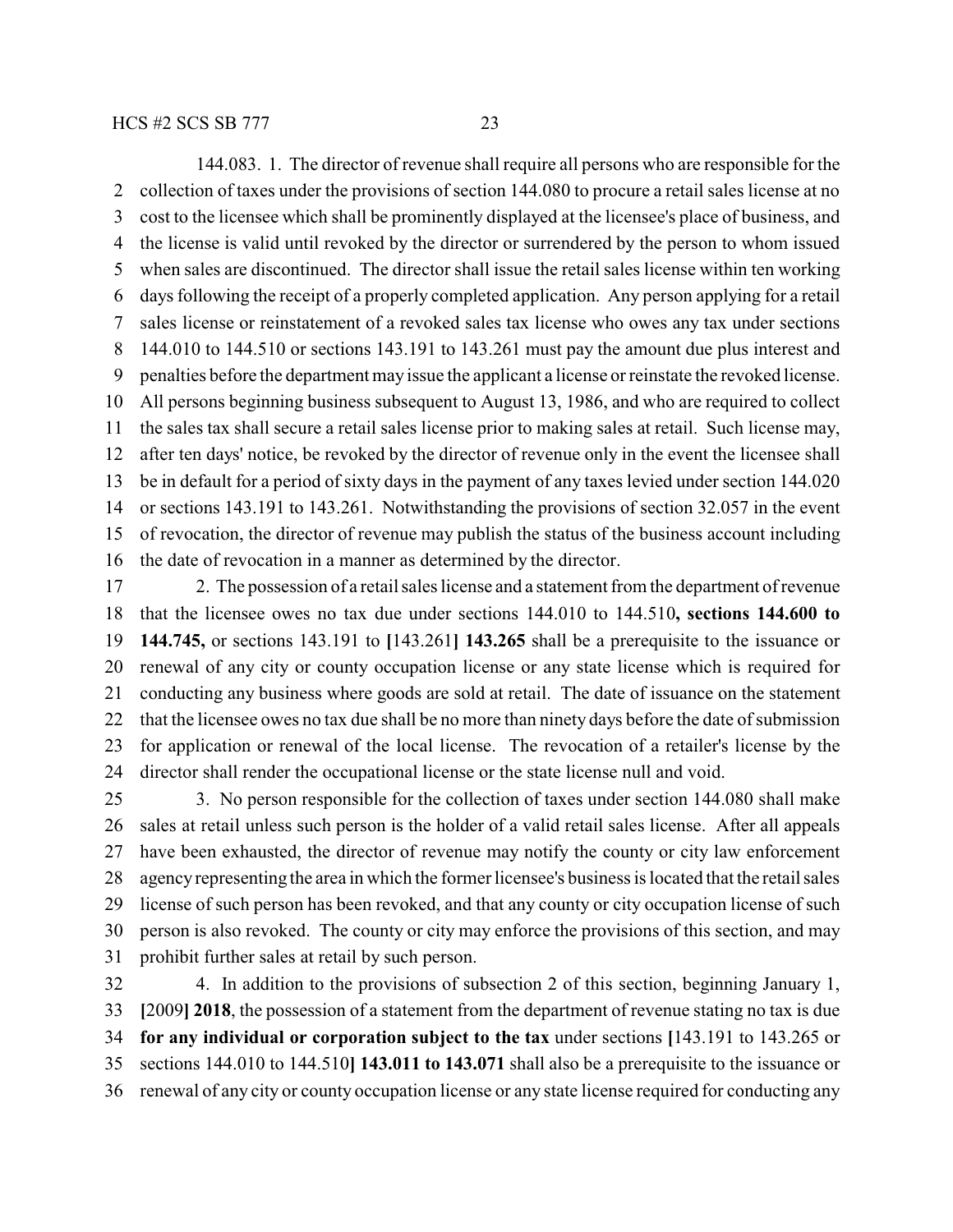business where goods are sold at retail. The statement of no tax due shall be dated no **[**longer**]**

 **more** than ninety days before the date of submission for application or renewal of the city or county license.

 5. Notwithstanding any law or rule to the contrary, sales tax shall only apply to the sale price paid by the final purchaser and not to any off-invoice discounts or other pricing discounts or mechanisms negotiated between manufacturers, wholesalers, and retailers.

144.087. 1. **(1) Except as provided in subdivision (2) of this subsection,** the director of revenue shall require all applicants for retail sales licenses and all licensees in default in filing a return and paying their taxes when due to file a bond in an amount to be determined by the director, which may be a corporate surety bond or a cash bond, but such bond shall not be more than three times the average monthly tax liability of the taxpayer, estimated in the case of a new applicant, otherwise based on the previous twelve months' experience. At such time as the director of revenue shall deem the amount of a bond required by this section to be insufficient to cover the average monthly tax liability of a given taxpayer, **[**he**]the director** may require such taxpayer to adjust the amount of the bond to the level satisfactory to the director which will cover the amount of such liability. The director shall, after a reasonable period of satisfactory tax compliance for two years from the initial date of bonding, release such taxpayer from the bonding requirement as set forth in this section. All itinerant or temporary businesses shall be required to procure the license and post the bond required under the provisions of sections 144.083 and 144.087 prior to the selling of goods at retail, and in the event that such business is to be conducted for less than one month, the amount of the bond shall be determined by the director.

 **(2) For all years beginning on or after January 1, 2015, no new business that applies for a retail sales license under this section shall be required to file any bond under this section, but the director may require such business to file a bond as set forth in subdivision (1) of subsection 1 of this section after a default.**

 2. All cash bonds shall be deposited by the director of revenue into the state general revenue fund, and shall be released to the taxpayer pursuant to subsection 1 of this section from funds appropriated bythe general assemblyfor such purpose. If appropriated funds are available, the commissioner of administration and the state treasurer shall cause such refunds to be paid within thirty days of the receipt of a warrant request for such payment from the director of the department of revenue.

 3. An applicant or licensee in default may, in lieu of filing any bond required under this section, provide the director of revenue with an irrevocable letter of credit, as defined in section 400.5-103, issued by any state or federally chartered financial institution, in an amount to be determined by the director or may obtain a certificate of deposit issued by any state or federally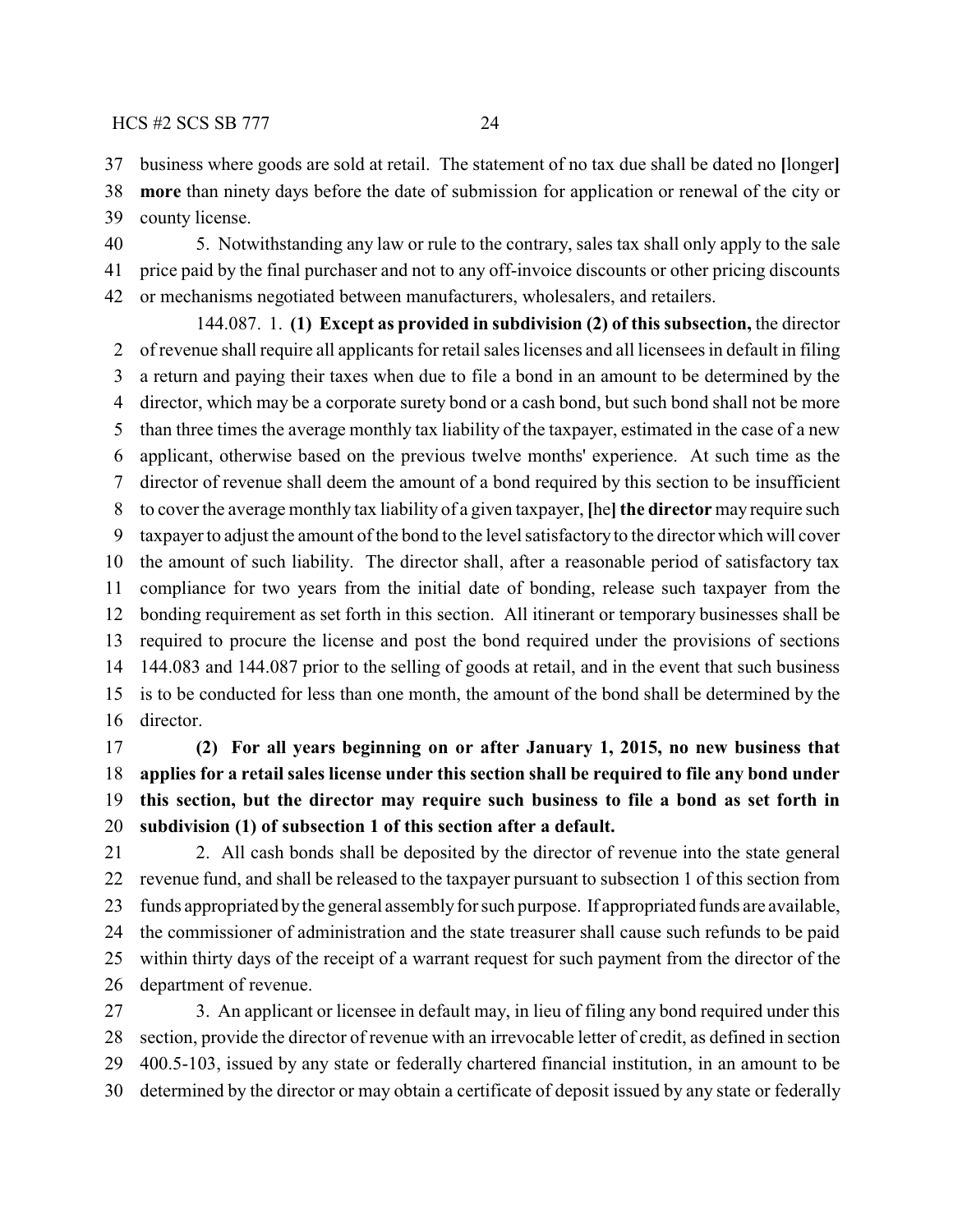chartered financial institution, in an amount to be determined by the director, where such certificate of deposit is pledged to the department of revenue until released by the director in the same manner as bonds are released pursuant to subsection 1 of this section. As used in this subsection, the term "certificate of deposit" means a certificate representing any deposit of funds in a state or federally chartered financial institution for a specified period of time which earns interest at a fixed or variable rate, where such funds cannot be withdrawn prior to a specified time without forfeiture of some or all of the earned interest.

**144.810. 1. As used in this section, unless the context clearly indicates otherwise, the following terms mean:**

 **(1) "Commencement of commercial operations", shall be deemed to occur during the first calendar year for which the data storage center is first available for use by the operating taxpayer or first capable of being used by the operating taxpayer as a data storage center;**

 **(2) "Constructing taxpayer", if more than one taxpayer is responsible for a project, a taxpayer responsible for the construction of the facility, as opposed to a taxpayer responsible for the equipping and ongoing operations of the facility;**

 **(3) "County average wage", the average wage in each county as determined by the department for the most recently completed full calendar year. However, if the computed county average wage is above the statewide average wage, the statewide average wage shall be deemed the county average wage for such county for the purpose of determining eligibility;**

 **(4) "Data storage center" or "facility", a facility constructed, extended, improved, or operating under this section, provided that such business facility is engaged primarily in:**

**(a) Data processing, hosting, and related services (NAICS 518210);**

 **(b) Internet publishing and broadcasting and web search portals (NAICS 519130), at the business facility; or**

 **(c) Customer service, customer contact, or customer support operations through the use of computer databases and telecommunications services at the business facility;**

 **(5) "Existing facility", a data storage center in this state as it existed prior to August 28, 2014, as determined by the department;**

 **(6) "Expanding facility" or "expanding data storage center", an existing facility or replacement facility that expands its operations in this state on or after August 28, 2014, and has a net new investment related to the expansion of operations in this state of at least two million dollars during a period of up to twelve consecutive months and results in the creation of at least two new jobs during a period of up to twenty-four consecutive months**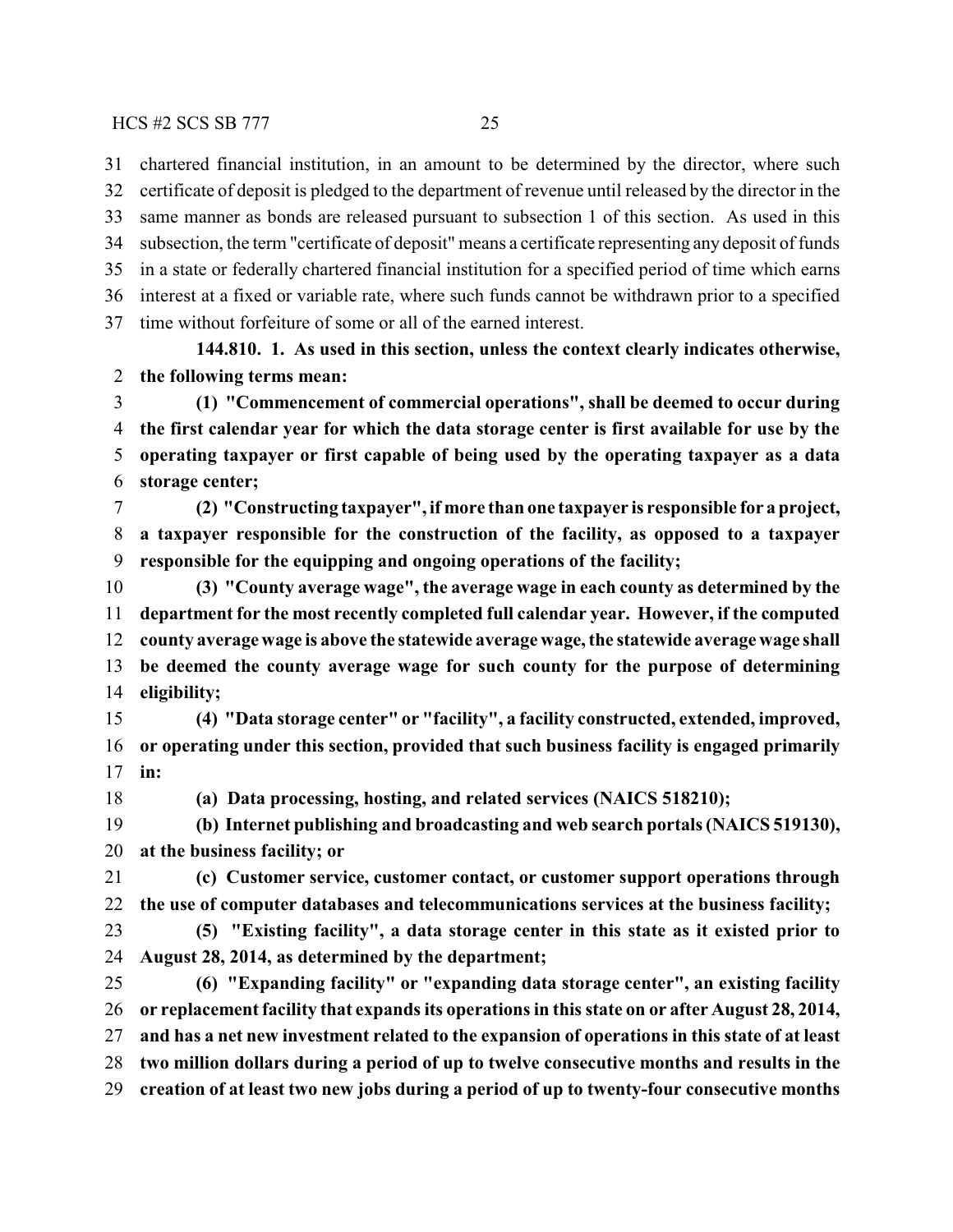- **from the date of conditional approval for an exemption under this section if the average**
- **wage of the new jobs equals or exceeds one hundred and fifty percent of the county average wage. An expanding facility shall continue to be an expanding facility regardless of a subsequent change in or addition of operating taxpayers or constructing taxpayers;**
- **(7) "Expanding facility project" or "expanding data storage center project", the construction, extension, improvement, equipping, and operation of an expanding facility;**
- **(8) "Investment" shall include the value of real and depreciable personal property acquired as part of the new or expanding facility project which is used in the operation of the facility following conditional approval of an exemption under this section;**
- **(9) "NAICS", the 2007 edition of the North American Industry Classification System as prepared by the Executive Office of the President, Office of Management and Budget. Any NAICS sector, subsector, industry group, or industry identified in this section shall include its corresponding classification in previous and subsequent federal industry classification systems;**
- 

 **(10) "New facility" or "new data storage center", a facility in this state meeting the following requirements:**

- **(a) The facility is acquired by or leased to an operating taxpayer on or after August 28, 2014. A facility shall be deemed to have been acquired by or leased to an operating taxpayer on or after August 28, 2014, if the transfer of title to an operating taxpayer, the transfer of possession under a binding contract to transfer title to an operating taxpayer, or the commencement of the term of the lease to an operating taxpayer occurs on or after August 28, 2014, or, if the facility is constructed, erected, or installed by or on behalf of an operating taxpayer, such construction, erection, or installation is commenced on or after August 28, 2014;**
- **(b) If such facility was acquired by an operating or constructing taxpayer from another person or persons on or after August 28, 2014, and such facility was employed prior to August 28, 2014, by any other person or persons in the operation of a data storage center the facility shall not be considered a new facility;**
- **(c) Such facility is not an expanding or replacement facility, as defined in this section;**
- **(d) The new facility project investment is at least five million dollars during a period of up to thirty-six consecutive months from the date of the conditional approval for an exemption under this section. If more than one taxpayer is responsible for a project, the investment requirement may be met by an operating taxpayer, a constructing taxpayer, or a combination of constructing taxpayers and operating taxpayers;**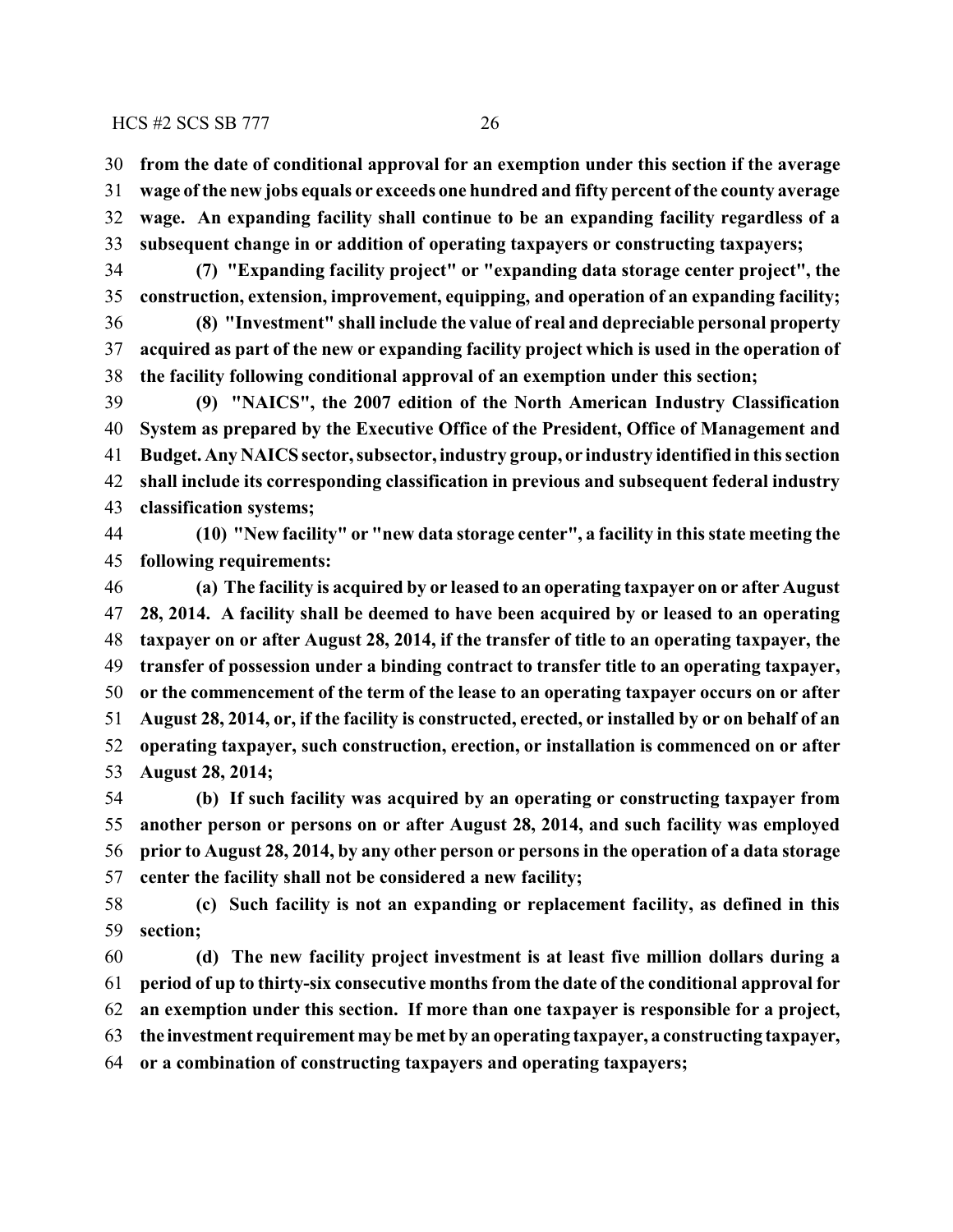**(e) At least five new jobs are created at the new facility during a period of up to thirty-six consecutive months from the date of conditional approval for an exemption under this section if the average wage of the new jobs equals or exceeds one hundred fifty percent of the county average wage; and**

 **(f) A new facility shall continue to be a new facility regardless of a subsequent change in or addition of operating taxpayers or constructing taxpayers;**

 **(11) "New data storage center project" or "new facility project", the construction, extension, improvement, equipping, and operation of a new facility;**

 **(12) "New job" in the case of a new data center project, the total number of full- time employees located at a new data storage center for a period of up to thirty-six consecutive months from the date of conditional approval for an exemption under this section. In the case of an expanding data storage center project, the total number of full- time employees located at the expanding data storage center that exceeds the greater of the number of full-time employees located at the project facility on the date of the submission of a project plan under this section or for the twelve-month period prior to the date of the submission of a project plan, the average number of full-time employees located at the expanding data storage center facility. In the event the expanding data storage center facility has not been in operation for a full twelve-month period at the time of the submission of a project plan, the average number of full-time employees for the number of months the expanding data storage center facility has been in operation prior to the date of the submission of the project plan;**

 **(13) "Notice of intent", a form developed by the department of economic development, completed by the project taxpayer, and submitted to the department which states the project taxpayer's intent to construct or expand a data center and requests the exemptions under this program;**

 **(14) "Operating taxpayer", if more than one taxpayer is responsible for a project, a taxpayer responsible for the equipping and ongoing operations of the facility, as opposed to a taxpayer responsible for the purchasing or construction of the facility;**

 **(15) "Project taxpayers", each constructing taxpayer and each operating taxpayer for a data storage center project;**

 **(16) "Replacement facility", a facility in this state otherwise described in subdivision (7) of this subsection, but which replaces another facility located within the state, which the taxpayer or a related taxpayer previously operated but discontinued operating within one year prior to the commencement of commercial operations at the new facility;**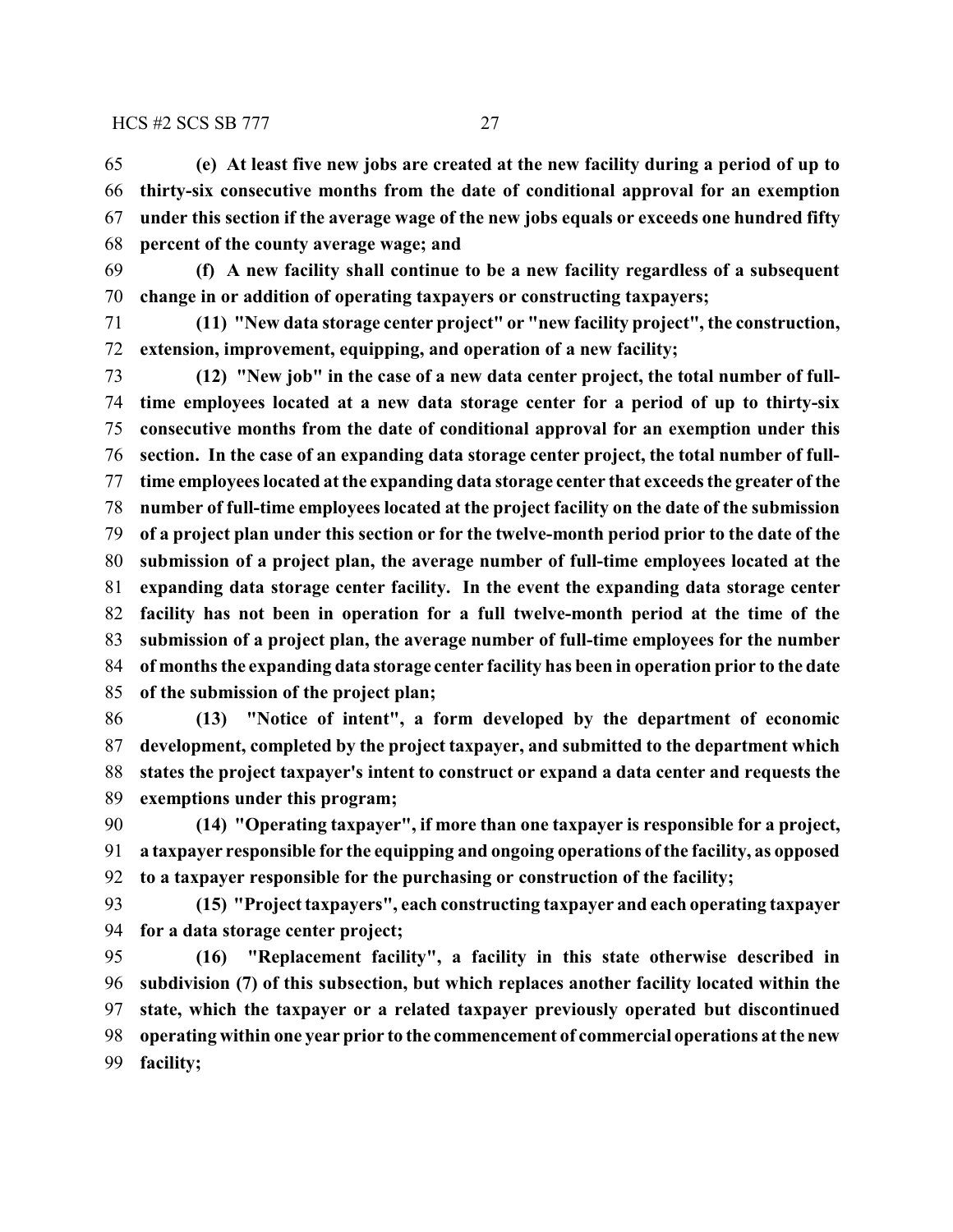**(17) "Taxpayer", the purchaser of tangible personal property or a service that is subject to state or local sales or use tax and from whom state or local sales or use tax is owed. Taxpayer shall not mean the seller charged by law with collecting the sales tax from the purchaser.**

 **2. In addition to the exemptions granted under chapter 144, project taxpayers for a new data storage center project shall be entitled, for a project period not to exceed fifteen years from the date of conditional approval under this section and subject to the requirements ofsubsection 3 of this section, to an exemption of one hundred percent of the state and local sales and use taxes defined, levied, or calculated under section 32.085, sections 144.010 to 144.525, sections 144.600 to 144.761, or section 238.235, limited to the net fiscal benefit of the state calculated over a ten year period, on:**

 **(1) All electrical energy, gas, water, and other utilities including telecommunication and internet services used in a new data storage center;**

 **(2) All machinery, equipment, and computers used in any new data storage center; and**

 **(3) All sales at retail of tangible personal property and materials for the purpose of constructing any new data storage center.**

 **The amount of any exemption provided under this subsection shall not exceed the projected net fiscal benefit to the state over a period of ten years as determined by the department of economic development.**

 **3. (1) Any data storage center project seeking a tax exemption under subsection 2 of this section shall submit a notice of intent and a project plan to the department of economic development, which shall identify each known constructing taxpayer and known operating taxpayer for the project and include any additional information the department of economic development may require to determine eligibility for the exemption. The department of economic development shall review the project plan and determine whether the project is eligible for the exemption under subsection 2 of this section, conditional upon subsequent verification by the department that the project meets the requirements in subsection 1 of this section for a new facility project. The department shall make such conditional determination within thirty days of submission by the operating taxpayer. Failure of the department to respond within thirty days shall result in a project plan being deemed conditionally approved.**

 **(2) The department of economic development shall convey conditional approvals to the department of revenue and the identified project taxpayers. After a conditionally approved new facility has met the requirements in subsection 1 of this section for a new**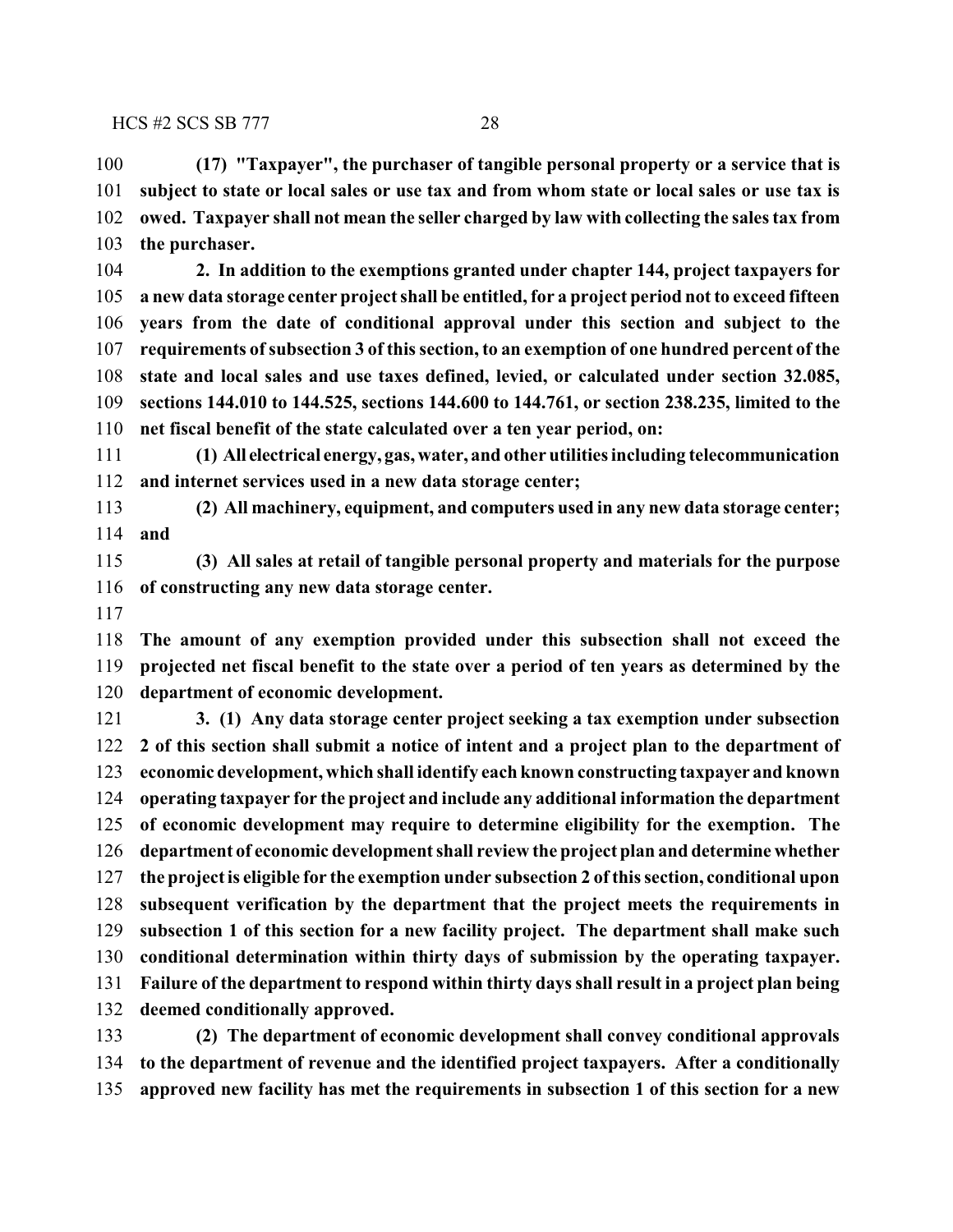**facility and the execution of the agreement specified in subsection 6 of this section, the project taxpayers shall provide proof of the same to the department of economic development. Upon verification of such proof, the department of economic development shall certify the new facility to the department of revenue as being eligible for the exemption dating retroactively to the first day of construction on the new facility. The department of revenue, upon receipt of adequate proof of the amount of sales taxes paid since the first day of construction, shall issue a refund of taxes paid but eligible for exemption under subsection 2 of this section to each operating taxpayer and each constructing taxpayer and issue a certificate of exemption to each new project taxpayer for ongoing exemptions under subsection 2 of this section. The department of revenue shall issue such a refund within thirty days of receipt of certification from the department of economic development.**

 **(3) Any project that does not meet the minimum investment or new job requirements of subsection 1 of this section may still be eligible for the exemption under subsection 2 of this section, as long as the exemptions for such project plan do not exceed the projected net fiscal benefit to the state over a period of ten years.**

 **(4) The commencement of the exemption period may be delayed at the option of the operating taxpayer but not more than twenty-four months after the execution of the agreement required under subsection 6 of this section.**

 **4. In addition to the exemptions granted under chapter 144, upon approval by the department of economicdevelopment,projecttaxpayers for expanding data center projects may for a period not to exceed ten years be specifically exempted from state and local sales and use taxes defined, levied, or calculated under section 32.085, sections 144.010 to 144.525, sections 144.600 to 144.761, or section 238.235 on:**

 **(1) All electrical energy, gas, water, and other utilities including telecommunication and internet services used in an expanding data storage center which, on an annual basis, exceeds the amount of electrical energy, gas, water, and other utilities including telecommunication and internet services used in the existing facility or the replaced facility prior to the expansion. For purposes of this subdivision only, "amount" shall be measured in kilowatt hours, gallons, cubic feet, or other measures applicable to a utility service as opposed to in dollars to account for increases in utility rates;**

 **(2) All machinery, equipment, and computers used in any expanding data storage center; and**

 **(3) All sales at retail of tangible personal property and materials for the purpose of constructing, repairing, or remodeling any expanding data storage center.**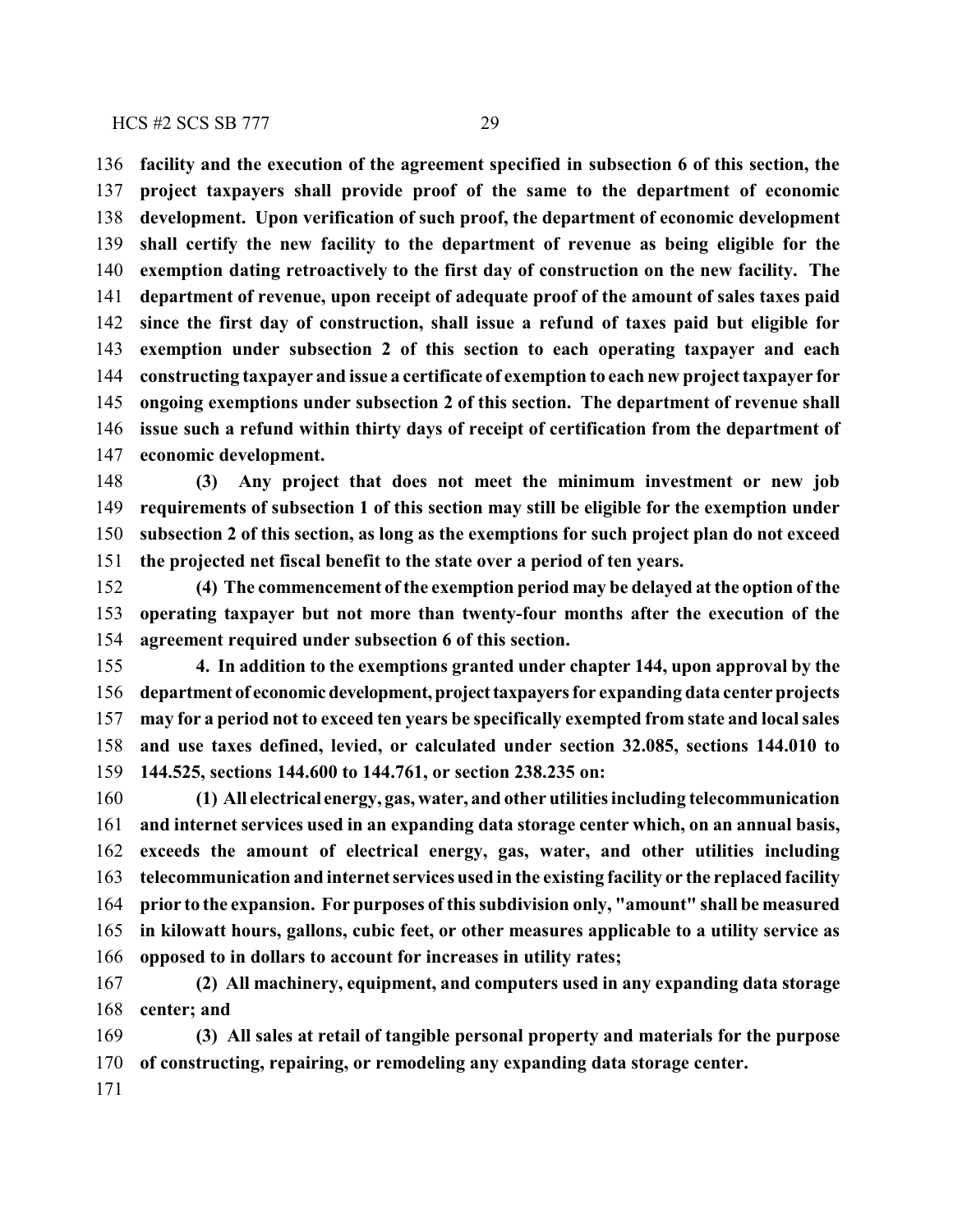**The amount of any exemption provided under this subsection shall not exceed the projected net fiscal benefit to the state over a period of ten years as determined by the department of economic development.**

 **5. (1) Any data storage center project seeking a tax exemption under subsection 4 of this section shall submit a notice of intent and a project plan to the department of economic development which shall identify each known constructing taxpayer and each known operating taxpayer for the project and include any additional information the department of economic development may reasonably require to determine eligibility for the exemption. The department of economic development shall review theproject plan and determine whether the project is eligible for the exemption under subsection 4 of this section, conditional upon subsequent verification by the department that the project meets the requirements in subsection 1 of this section for an expanding facility project and the execution of the agreement specified in subsection 6 of this section. The department shall make such conditional determination within thirty days of submission by the operating taxpayer. Failure of the department to respond within thirty days shall result in a project plan being deemed conditionally approved.**

 **(2) The department of economic development shall convey such conditional approval to the department of revenue and the identified project taxpayers. After a conditional approved facility has met the requirements in subsection 1 of this section, the project taxpayers shall provide proof of the same to the department of economic development. Upon verification of such proof, the department of economic development shall certify the project to the department of revenue as being eligible for the exemption dating retroactively to the first day of the expansion of the facility. The department of revenue, upon receipt of adequate proof of the amount ofsales taxes paid since the first day of the expansion of the facility, shall issue a refund of taxes paid but eligible for exemption under subsection 4 of this section to any applicable project taxpayer and issue a certificate of exemption to any applicable project taxpayer for ongoing exemptions under subsection 4 of this section. The department of revenue shall issue such a refund within thirty days of receipt of certification from the department of economic development.**

 **(3) Any project that does not meet the minimum investment or new job requirements of subsection 1 of this section may still be eligible for the exemption under subsection 4 of this section, as long as the exemptions for such project plan do not exceed the projected net fiscal benefit to the state over a period of ten years.**

 **(4) The commencement of the exemption period may be delayed at the option of the operating taxpayer, but not more than twenty-four months after the execution of the agreement required under subsection 6 of this section.**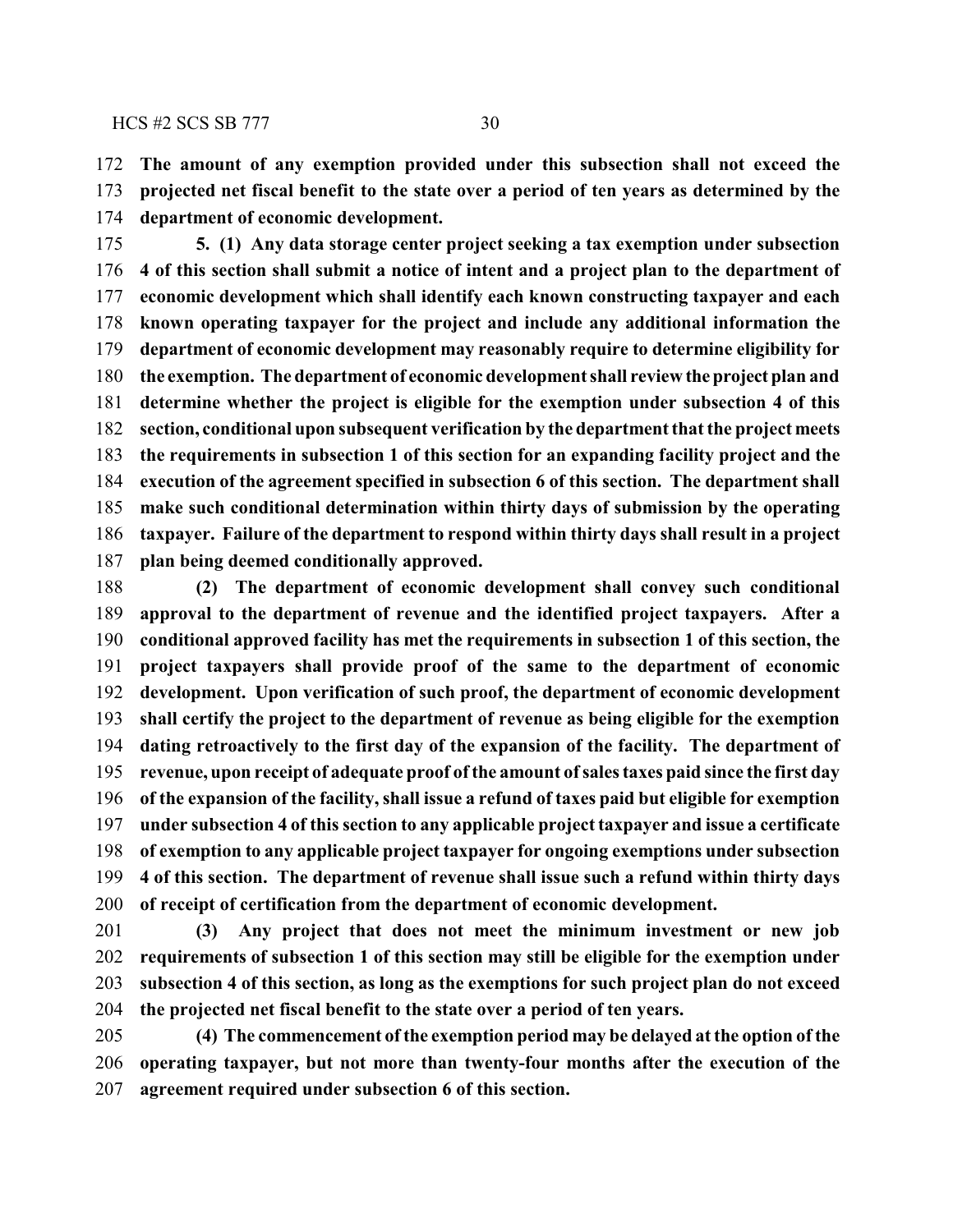**6. (1) The exemptions in subsections 2 and 4 of this section shall be tied to the new or expanding facility project. A certificate of exemption in the hands of a taxpayer that is no longer an operating or constructing taxpayer of the new or expanding facility project shall be invalid as of the date the taxpayer was no longer an operating or constructing taxpayer of the new or expanding facility project. New certificates of exemption shall be issued to successor constructing taxpayers and operating taxpayers at such new or expanding facility projects. The right to the exemption by successor taxpayers shall exist without regard to subsequent levels of investment in the new or expanding facility by successor taxpayers.**

 **(2) As a condition of receiving an exemption under subsection 2 or 4 of this section, the project taxpayers shall enter into an agreement with the department of economic development providing for repayment penalties in the event the data storage center project fails to comply with any of the requirements of this section.**

 **(3) The department of revenue shall credit any amounts remitted by the project taxpayers under this subsection to the fund to which the sales and use taxes exempted would have otherwise been credited.**

 **7. The department of economic development and the department of revenue shall cooperate in conducting random audits to ensure that the intent of this section is followed.**

 **8. Notwithstanding any other provision of law to the contrary, no recipient of an exemption under this section shall be eligible for benefits under any business recruitment tax credit, as defined in section 135.800.**

 **9. The department of economic development and the department of revenue shall jointly prescribe such rules and regulations necessary to carry out the provisions of this section. Any rule or portion of a rule, as that term is defined in section 536.010, that is created under the authority delegated in this section shall become effective only if it complies with and is subject to all of the provisions of chapter 536 and, if applicable, section 536.028. This section and chapter 536 are nonseverable and if any of the powers vested with the general assembly under chapter 536 to review, to delay the effective date, or to disapprove and annul a rule are subsequently held unconstitutional, then the grant of rulemaking authority and any rule proposed or adopted after August 28, 2014, shall be invalid and void.**

 **10. This section shall terminate on September 1, 2020. The termination of this section shall not be construed to limit or in any way impair the exemption for any project approved prior to the termination of this section.**

546.902. Any municipality located within any county of the first classification with a population in excess of nine hundred thousand, **and any city of the fourth classification**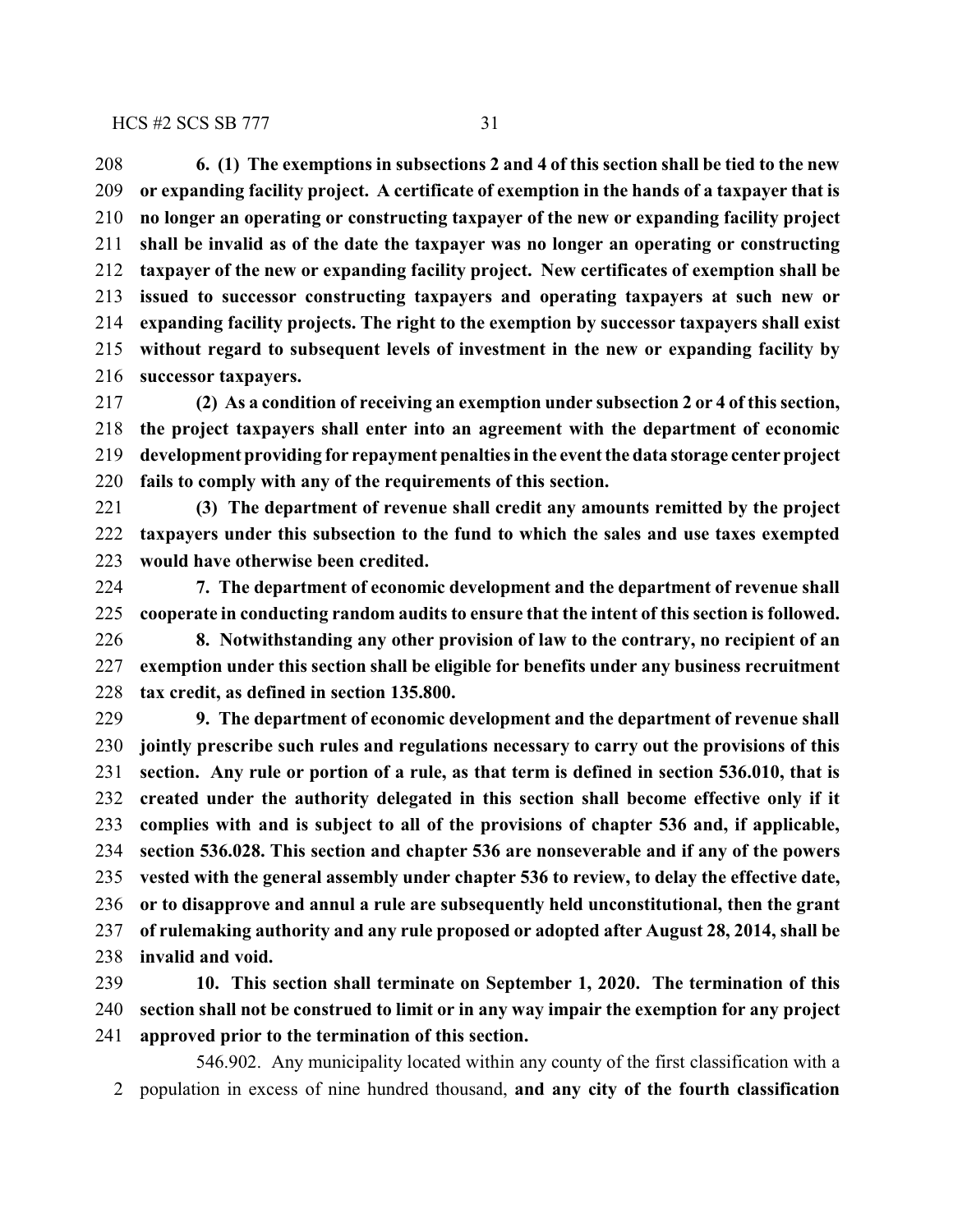**located in any county with a charter form of government and with more than six hundred**

 **thousand but fewer than seven hundred thousand inhabitants,** for any purpose or purposes mentioned in this chapter, may enact and make all necessary ordinances, rules and regulations; and they may enact and make all such ordinances and rules, not inconsistent with the laws of the state, as may be expedient for maintaining the peace and good government and welfare of the cityand its trade and commerce; and all ordinances may be enforced by prescribing and inflicting upon its inhabitants, or other persons violating the same, such fine not exceeding one thousand dollars, and such imprisonment not exceeding three months, or both such fine and imprisonment, as may be just for any offense, recoverable with costs of suit, together with judgment of imprisonment, until the fine and costs are paid or satisfied; and any person committed for the nonpayment of fine and costs, or either, may be compelled to work out the same as herein provided; but, in any case wherein the penalty for an offense is fixed by any statute, the council shall affix the same penalty by ordinance for the punishment of such offense, except that imprisonments, when made under city ordinances, may be in the city prison or workhouse instead of the county jail.

578.120. 1. Notwithstanding any provision in this chapter to the contrary, no dealer, distributor or manufacturer licensed under section 301.559 may keep open, operate, or assist in keeping open or operating any established place of business for the purpose of buying, selling, bartering or exchanging, or offering for sale, barter or exchange, anymotor vehicle, whether new or used, on Sunday. However, this section does not apply to the sale of manufactured housing; the sale of recreational motor vehicles; **the sale of motorcycles as defined in section 301.010; the sale of motortricycles, motorized bicycles, all-terrain vehicles, recreational off-highway vehicles, utility vehicles, personal watercraft, or other motorized vehicles customarily sold by powersport dealers licensed pursuant to section 301.550 et. seq.;** washing, towing, wrecking or repairing operations; the sale of petroleum products, tires, and repair parts and accessories; or new vehicle shows or displays participated in by five or more franchised dealers or in towns or cities with five or fewer dealers, a majority.

 2. No association consisting of motor vehicle dealers, distributors or manufacturers licensed under section 301.559 shall be in violation of antitrust or restraint of trade statutes under chapter 416 or regulation promulgated thereunder solely because it encourages its members not to open or operate on Sunday a place of business for the purpose of buying, selling, bartering or exchanging any motor vehicle.

 3. Any person who violates the provisions of this section shall be guilty of a class C misdemeanor.

**620.1650. 1. This section shall be known and may be cited as the "Missouri Startup Cloud" program, the purpose of which is to facilitate the dissemination of business**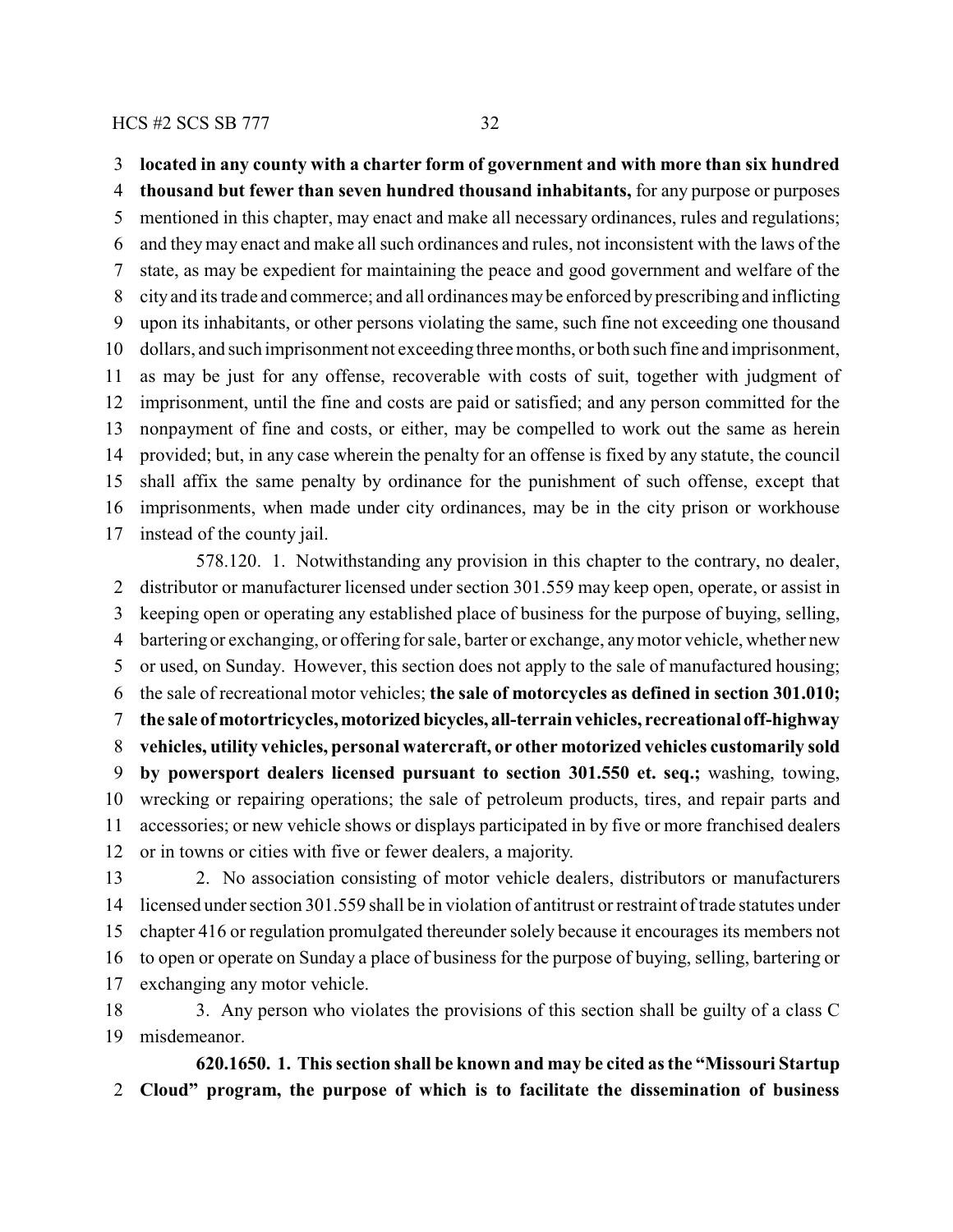**financial products from business financing providers to Missouri-based businesses and**

 **provide information regarding the benefits ofstarting, expanding, or relocating a business to Missouri.**

 **2. The department of economic development may create and maintain an internet website, independent from the department's website, on which business financing providers may post any available financial products or services that assist Missouri businesses free of charge, and the website shall clearly explain the benefits of starting, expanding, or relocating a business to Missouri and any pertinent business start up information. If the department fails to create such a website within ninety days of the effective date of this act, the department shall be required to contract with an internet website development company to create the exchange.**

 **3. In the event the department fails to create the exchange website in accordance with subsection 2 of this section:**

 **(1) The department shall review all applications of internet website developers for the purposes of awarding an annual contract for the development, design, marketing, and maintenance of the exchange website with annual renewals for continuing upgrades, marketing, and maintenance of the website.**

 **(2) The awarded website developer shall be solely responsible for all costs associatedwith thedevelopment, marketing, and maintenance ofthe exchange website, and shall receive no compensation from the department. In order to offset potential expenses, such website developer shall be authorized to sell and retain any funds obtained from advertising space on the website, subject to the restriction that no advertising space shall be sold or licensed to any entity which has not been approved by the director of the department of economic development.**

 **4. The department shall have the authority to terminate any contract entered into under this section at the department's discretion or ifthe website developer fails to operate under the department's rules for the exchange website. If the contract is terminated, the department shall immediately assume ownership of all site-related domain names and begin searching for a new website developer to contract with under the terms established in this section.**

 **5. The state shall retain and have exclusive rights of ownership of all content produced on the exchange website, including, but not limited to, all creative materials, copyrights, photographs, and illustrations.**

 **6. The department of economic development may promulgate rules necessary to implement the provisions of this section. Any rule or portion of a rule, as that term is defined in section 536.010, that is created under the authority delegated in this section shall**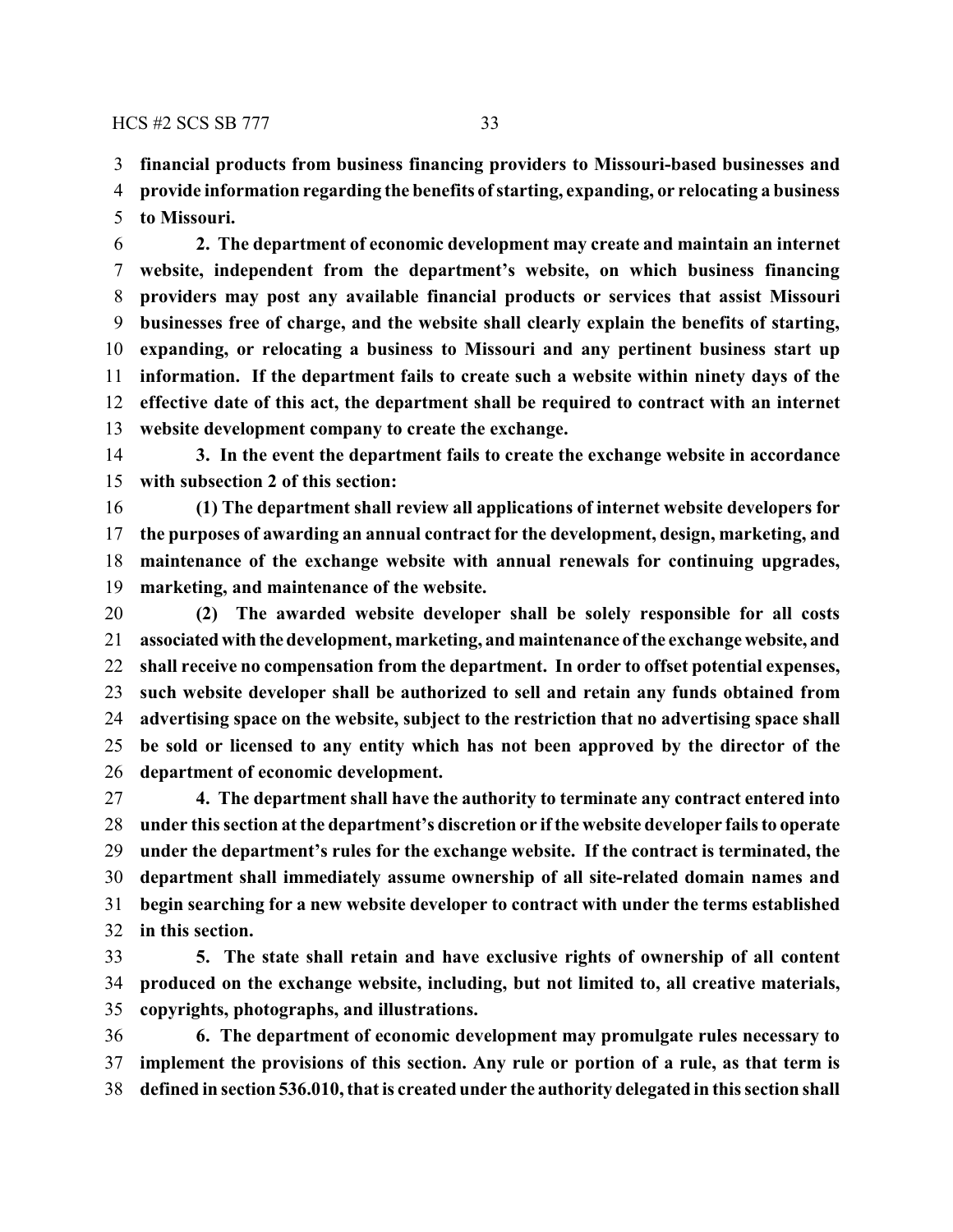**become effective only if it complies with and is subject to all of the provisions of chapter 536 and, if applicable, section 536.028. This section and chapter 536 are nonseverable and if any of the powers vested with the general assembly pursuant to chapter 536 to review, to delay the effective date, or to disapprove and annul a rule are subsequently held unconstitutional, then the grant of rulemaking authority and any rule proposed or adopted after August 28, 2014, shall be invalid and void.**

**620.1915. 1. There is hereby created in the state treasury the "Missouri International Business Advertising Fund", which shall consist of appropriated moneys, gifts, contributions, grants, or bequests to be used solely for the purpose of attracting international businesses to Missouri. The fund shall be used for advertising the benefits of relocating an international business to Missouri and may be used to advertise in international business magazines, international social media sites, or any search engine that receives international traffic. The fund may be used to promote the existence and purpose of the fund. The state treasurer shall be custodian of the fund and may approve disbursements from the fund in accordance with sections 30.170 and 30.180. Upon appropriation, money in the fund shall be used solely for the administration of this section. Notwithstanding the provisions of section 33.080 to the contrary, any moneys remaining in the fund at the end of the biennium shall not revert to the credit of the general revenue fund. The state treasurer shall invest moneys in the fund in the same manner as other funds are invested. Any interest and moneys earned on such investments shall be credited to the fund.**

 **2. The Missouri international advertising fund shall be administered and managed by the Missouri small business technology and development center and its coordinator, with the primary goal of encouraging any business located outside of the United States to relocate to Missouri.**

 **3. The Missouri small business technology and development center shall establish a committee consisting of no fewer than three but no more than five persons for the purpose of reviewing which international markets are seeing an increase in businesses relocating to the United States and specifically use the funds that are deposited into the Missouri international advertising fund to create a marketing campaign directed toward the international companies in these markets. The coordinator shall establish its own rules of procedure.**

**620.2425. 1. This section shall be known and may be cited as the "Bring Jobs Home Act".**

- **2. As used in this section, the following terms shall mean:**
- **(1) "Business unit":**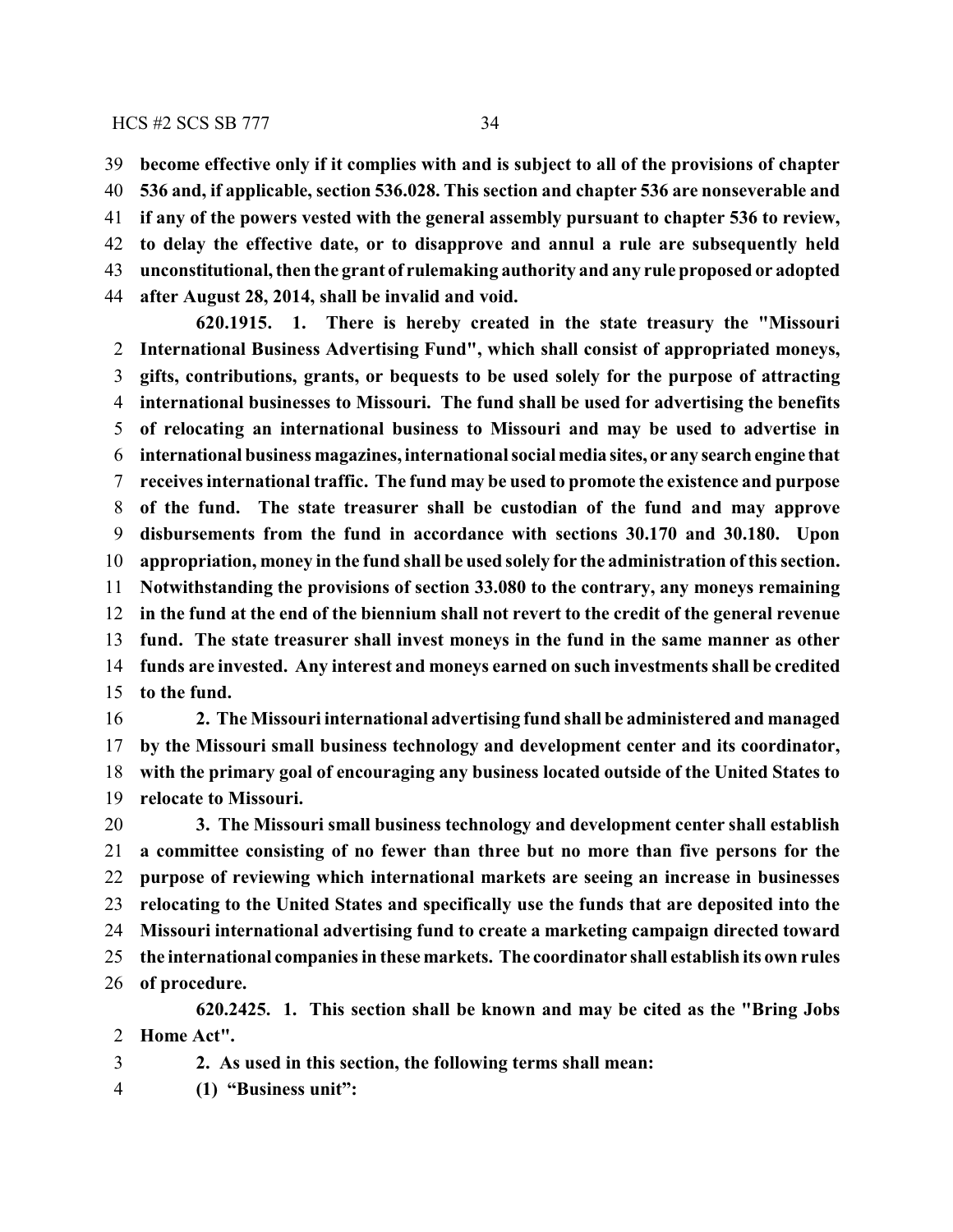**(a) Any trade or business; and**

**(b) Any line of business or function unit which is part of any trade or business;**

**(2) "Department", the department of economic development;**

 **(3) "Eligible expense", any amount paid or incurred by the taxpayer in connection with the elimination of any business unit of the taxpayer for the purpose of relocating said business unit to Missouri from outside the state for which a deduction is allowed to the taxpayer under Section 162 of the Internal Revenue Code of 1986, as amended, excluding any severance pay or other compensation paid or incurred in connection with severance from employment.**

 **For purposes of this subdivision, a relocation shall not be treated as failing to occur ifsuch elimination occurs in a different taxable year than such relocation. Eligible expenses must be paid or incurred under a written plan to carry out the relocation;**

 **(4) "Full-time equivalent employee", the same meaning as ascribed to the term under Sections 45R(d) and 45R(e) of the Internal Revenue Code of 1986, as amended;**

 **(5) "Tax credit", a credit against the tax otherwise due under chapter 143, excluding withholding tax imposed by sections 143.191 to 143.265;**

 **(6) "Taxpayer", any individual, firm, a partner in a firm, corporation, partnership, shareholder in an S-corporation, or limited liability company subject to the income tax imposed under chapter 143, excluding withholding tax imposed by sections 143.191 to 143.265.**

 **3. For all taxable years beginning on or after January 1, 2014, a taxpayer shall be allowed to claim a tax credit against the taxpayer's state tax liability in an amount equal to twenty percent of the eligible expenses incurred if approved by the department of economic development, which shall issue a tax credit to the taxpayer upon a determination that the taxpayer meets the requirements of this section and is eligible for such credit. The amount of the tax credit claimed shall not exceed the amount of the taxpayer's state tax liability for the taxable year for which the credit is claimed. Any tax credit that cannot be claimed in the taxable year the eligible expenses were incurred may be carried over to the next three succeeding taxable years until the credit has been fully claimed. Any amount of credit that the taxpayer is prohibited by this section from claiming in a tax year shall not be refundable. Tax credits issued under this section shall not be transferred, sold, or assigned.**

 **4. No credit shall be allowed under this section until the department determines the number of full-time equivalent employees of the taxpayer for the taxable year for which the credit is claimed exceeds the number of full-time equivalent employees of the taxpayer**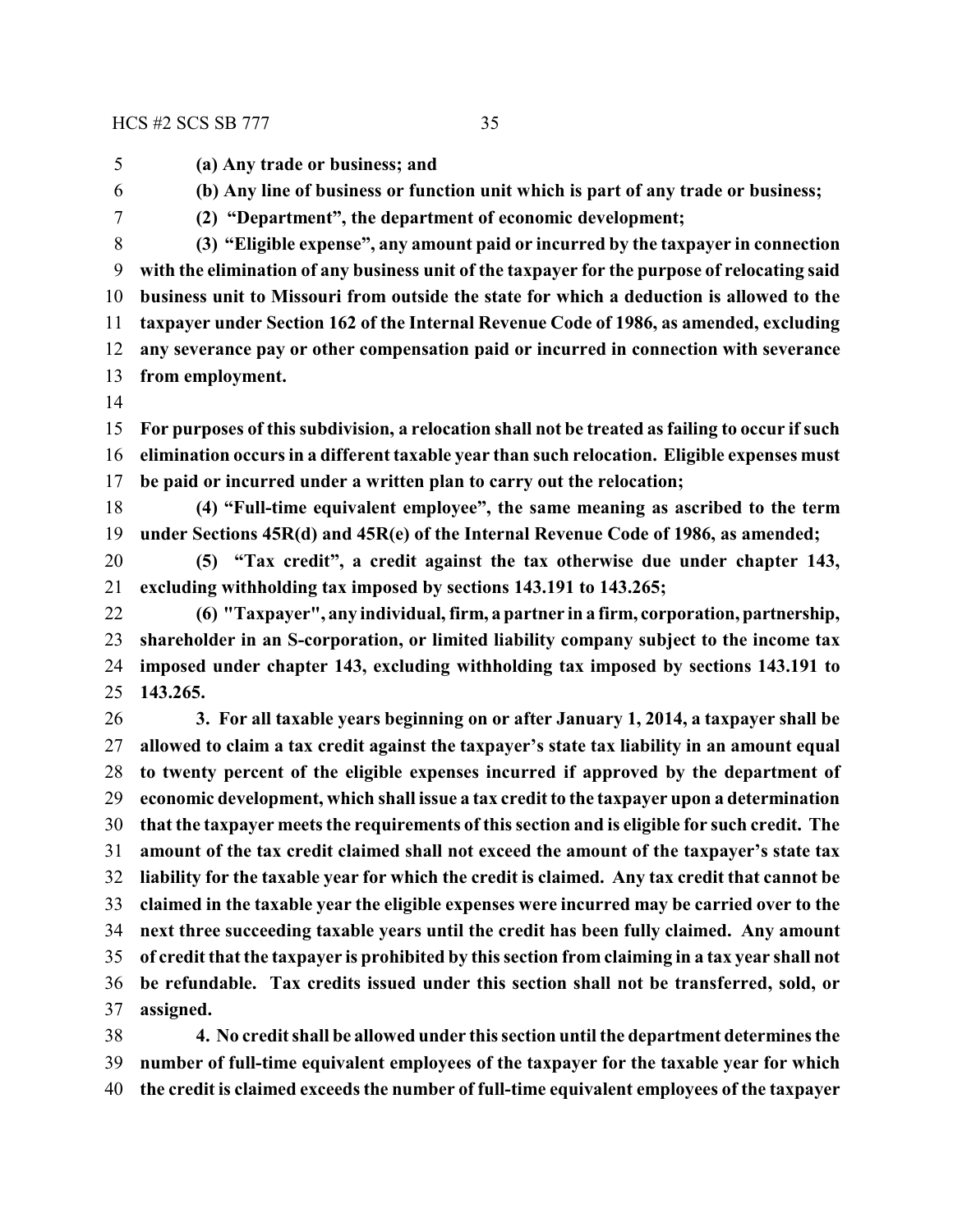**for the last taxable year ending before the first taxable year in which such eligible expenses**

 **were paid or incurred. For the purposes of this section, any consideration of wages shall only be with respect to those paid for services performed within Missouri.**

 **5. Notwithstanding any other provision of law to the contrary, no credit shall be allowed for any expenses incurred when dissolving a business unit in Missouri and relocating such business unit to another state.**

 **6. The total amount of tax credits authorized under this section shall not exceed ten million dollars in any taxable year. In the event that more than ten million dollars in credits are claimed in a taxable year, credits shall be issued on a first-come, first-served filing basis.**

 **7. A taxpayer that receives tax credits under the provisions of this section shall be ineligible to receive tax credits under the provisions of any other state tax credit program for the same expenses incurred.**

 **8. Any taxpayer allowed a tax credit under this section who, within ten years of receiving the tax credit, eliminates the business unit for which the tax credit was allowed shall repay the state an amount equal to the amount of the tax credit allowed.**

 **9. The department of economic development and the department of revenue shall promulgate rules to implement the provisions of this section. Any rule or portion of a rule, as that term is defined in section 536.010, that is created under the authority delegated in this section shall become effective only ifit complies with and is subject to all the provisions of chapter 536 and, if applicable, section 536.028. This section and chapter 536 are nonseverable and if any of the powers vested with the general assembly under chapter 536 to review, to delay the effective date, or to disapprove and annul a rule are subsequently held unconstitutional, then the grant of rulemaking authority and any rule proposed or adopted after August 28, 2014, shall be invalid and void.**

**10. Under section 23.253 of the Missouri sunset act:**

 **(1) The provisions of the new program authorized under this section shall automatically sunset six years after the effective date, unless reauthorized by an act of the general assembly; and**

 **(2) If such program is reauthorized, the program authorized under this section shall automatically sunset twelve years after the effective date ofthe reauthorization ofthis section; and**

 **(3) This section shall terminate on December thirty-first of the calendar year immediately following the calendar year in which the program authorized under this section is sunset.**

**620.2650. 1. As used in this section, the following terms mean:**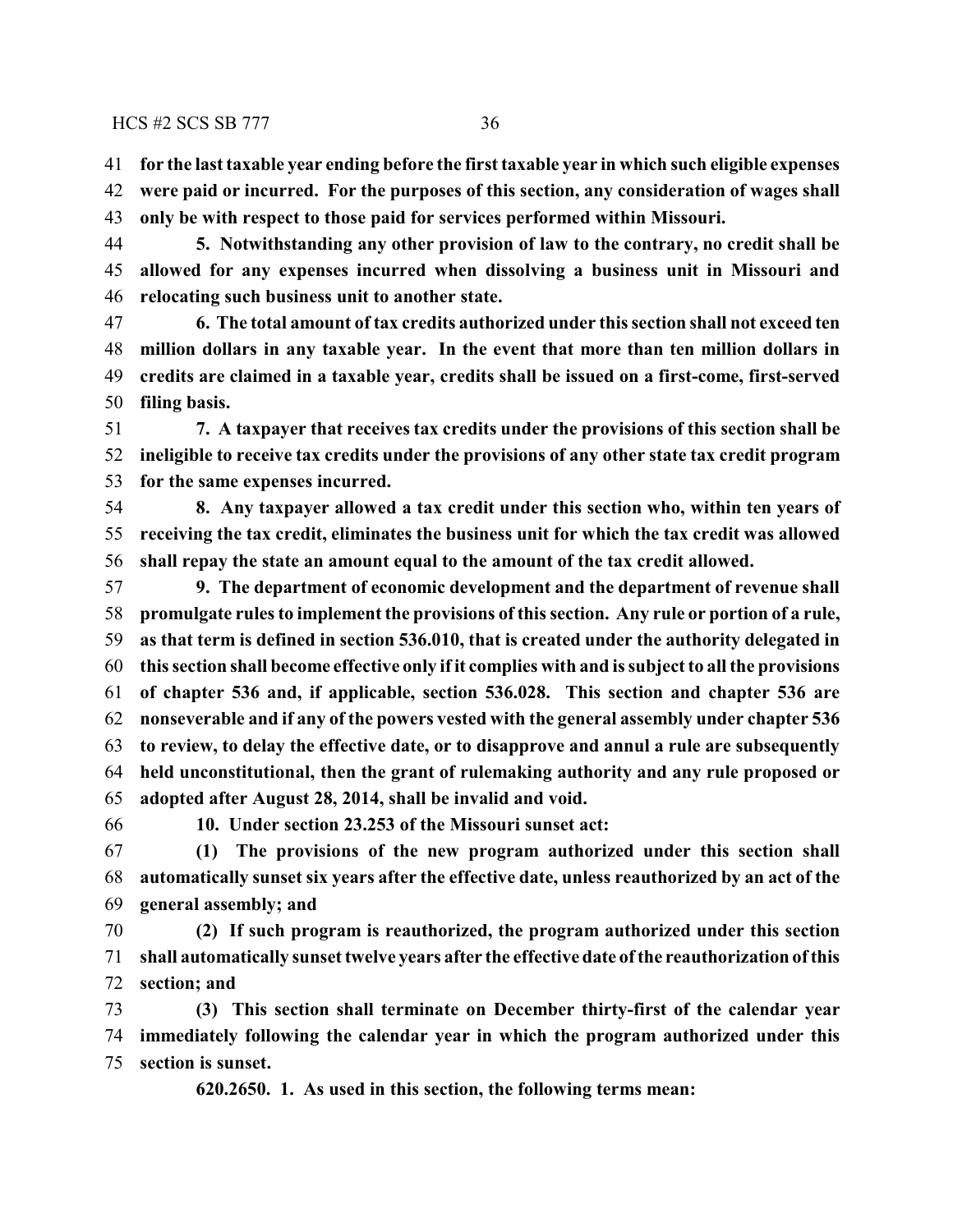**(1) "Accelerated technology education program", a programconducted apart from the regular course of study for a certification or degree administered by any institution in this state or sponsored and funded by any qualified organization in this state that focuses on the development of computer programming skills that may be completed in under a year. An accelerated technology education program shall be offered free of charge to all eligible participants and at a rate not to exceed two hundred fifty dollars to any other person; (2) "Committee", the committee for entrepreneurs established under this section; (3) "Department", the department of economic development; (4) "Director", the director of the department of economic development; (5) "Eligible participant", low and moderate income persons asdefined in 42 U.S.C. 5302(a)(20); (6) "Institution", any college, university, business, trade, or other technical school in this state; (7) "Qualified organization", any business incubator or investment fund specializing in the development of new businesses. 2. There is hereby established in the department of economic development the "Committee for Entrepreneurs", which shall be appointed by the director of the department and consist of nine members as follows: (1) Two members of the house of representatives, one from the majority party and one from the minority party, appointed by the speaker of the house of representatives; (2) Two members of the senate, one from the majority party and one from the minority party, appointed by the president pro tempore; (3) One member with experience managing a small business incubator program, appointed by the director; (4)One member with experience managing a venture capital fund, appointed by the director; (5) Two members with experience conducting technology education, appointed by the director; and (6) One member with experience as a successful entrepreneur, appointed by the director. 3. A chair of the committee shall be selected by the members of the committee. The four members of the general assembly shall be appointed for a term of five years. The members appointed under subdivisions (3), (4), and (6) of subsection 2 of this section by the director shall serve an initial term of one year, and thereafter members shall serve a term of three years. The members appointed under subdivision (5) of subsection 2 of this**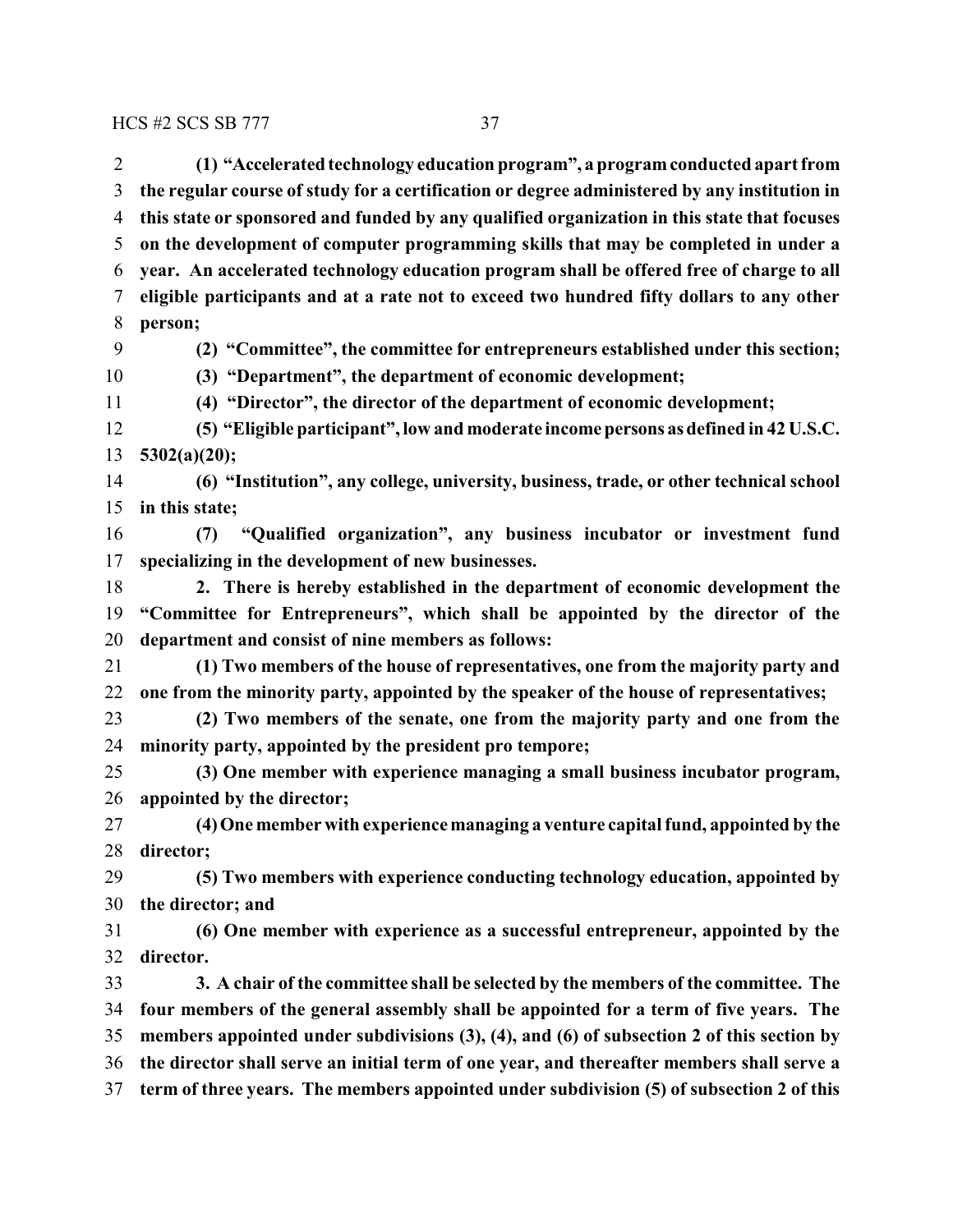**section shall serve for a term of three years. Any vacancy on the committee shall be filled in the same manner as the original appointment. Members shall serve without compensation, but may be reimbursed for their actual and necessary expenses from moneys appropriated to the department for that purpose. The department shall provide technical, actuarial, and administrative support services as required by the committee.**

**4. The committee shall:**

 **(1) Meet on at least four occasions annually, including at least four before the end of December of the first year the committee is established. Meetings may be held by telephone or video conference at the discretion of the committee;**

 **(2) Determine the criteria necessary for an adequate curriculum for an accelerated technology education program;**

 **(3) Approve grant applications to institutions and qualified organizations for the development, expansion, or continuance of an accelerated technology education program; and**

 **(4) Present an annual report detailing the committee's findings regarding the performance of the grant programauthorized under this section, feedback from graduates of an accelerated technology education program and their employers, areas for improvement, possible curriculum changes, and graduate placement statistics to the general assembly on or before the fifteenth of March.**

 **5. Subject to appropriation, the committee shall award ten grants of up to fifteen thousand dollars to institutions or qualified organizations annually.**

 **6. There is hereby created in the state treasury for use by the department of economic development a fund to be known as the "Accelerated Technology Education Fund". The fund shall consist of money collected pursuant to this section, private donations, and the appropriation of the general assembly. Upon appropriation, money in the fund shall be used solely for the administration of section 620.2650. Notwithstanding the provisions ofsection 33.080, RSMo, to the contrary, any moneys remaining in the fund at the end of the biennium shall not revert to the credit of the general revenue fund. The state treasurer shall invest moneys in the fund in the same manner as other funds are invested. Any interest and moneys earned on such investments shall be credited to the fund.**

## **7. The provisions of this section shall expire on August 28, 2019.**

Section B. Because a technologically educated workforce is vital to the economic future of Missouri, section 620.2650 is deemed necessary for the immediate preservation of the public health, welfare, peace, and safety, and is hereby declared to be an emergency act within the